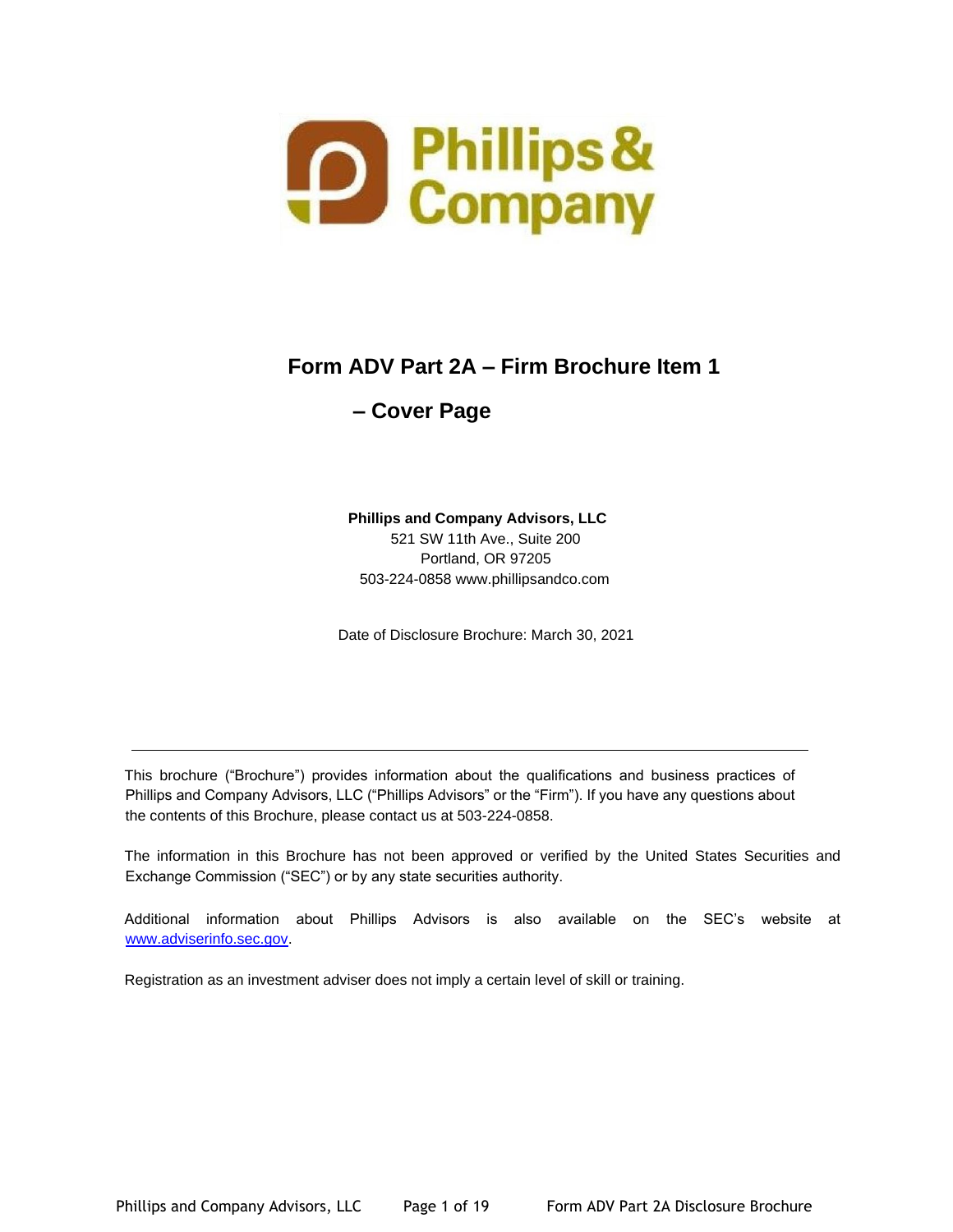## **Item 2 – Material Changes**

There have been no material changes since our last annual update on March 30, 2020.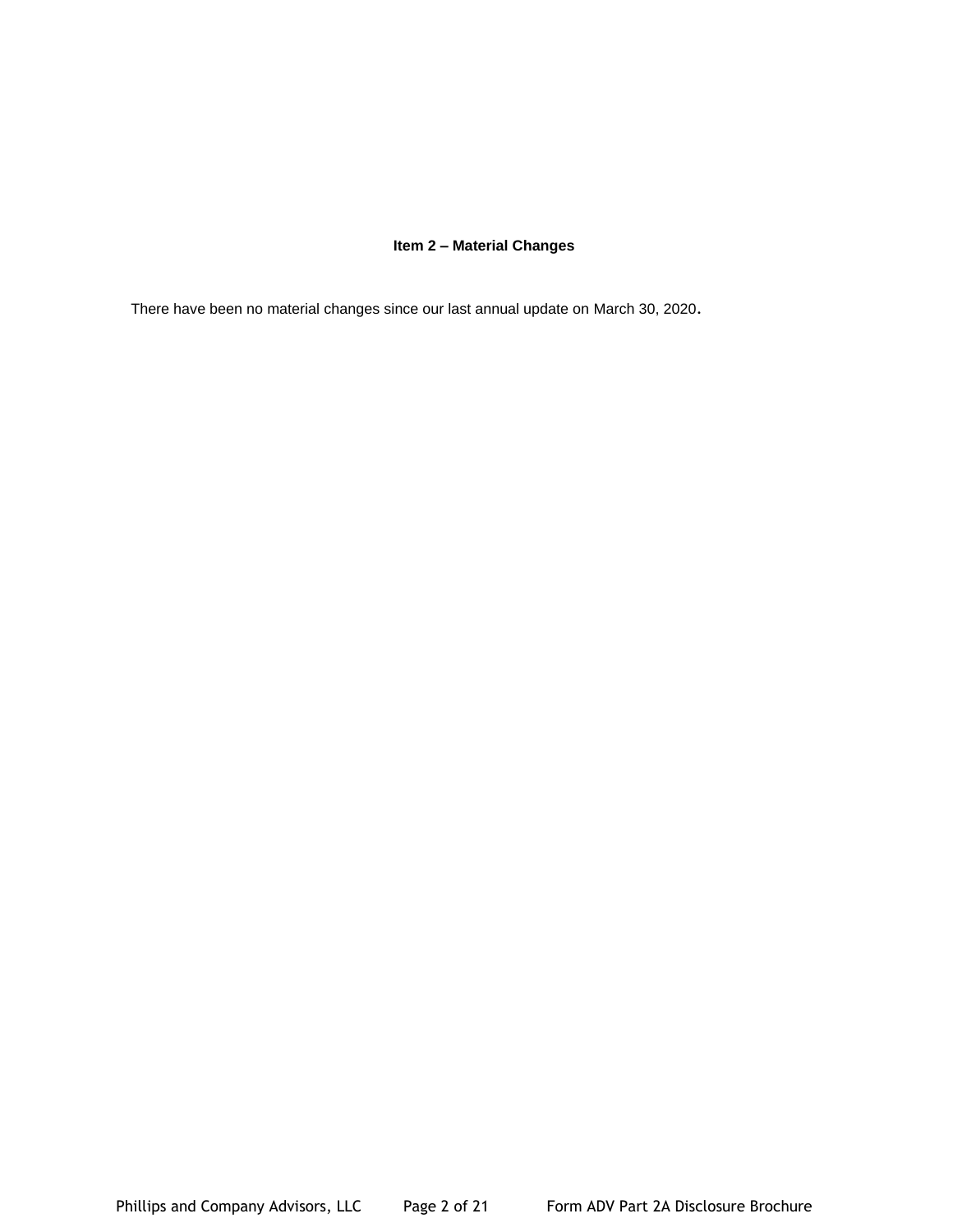| Item 3 – Table of Contents                                                          |    |
|-------------------------------------------------------------------------------------|----|
|                                                                                     | 2  |
|                                                                                     | 3  |
|                                                                                     | 4  |
|                                                                                     | 4  |
|                                                                                     | 4  |
|                                                                                     | 4  |
|                                                                                     | 5  |
|                                                                                     | 7  |
|                                                                                     | 8  |
|                                                                                     | 9  |
|                                                                                     | 9  |
|                                                                                     | 9  |
|                                                                                     | 9  |
|                                                                                     | 10 |
|                                                                                     | 10 |
|                                                                                     | 10 |
|                                                                                     | 10 |
|                                                                                     | 10 |
|                                                                                     | 11 |
|                                                                                     | 11 |
|                                                                                     | 13 |
|                                                                                     | 13 |
| Item 11 - Code of Ethics, Participation in Client Transactions and Personal Trading | 15 |
|                                                                                     | 14 |
|                                                                                     | 15 |
|                                                                                     | 15 |
|                                                                                     | 15 |
|                                                                                     | 17 |
|                                                                                     | 18 |
|                                                                                     | 18 |
|                                                                                     | 18 |
|                                                                                     | 18 |
|                                                                                     | 18 |
|                                                                                     | 19 |
|                                                                                     | 19 |
|                                                                                     | 19 |
|                                                                                     | 19 |
|                                                                                     | 19 |
|                                                                                     |    |

Phillips and Company Advisors, LLC

Form ADV Part 2A Disclosure Brochure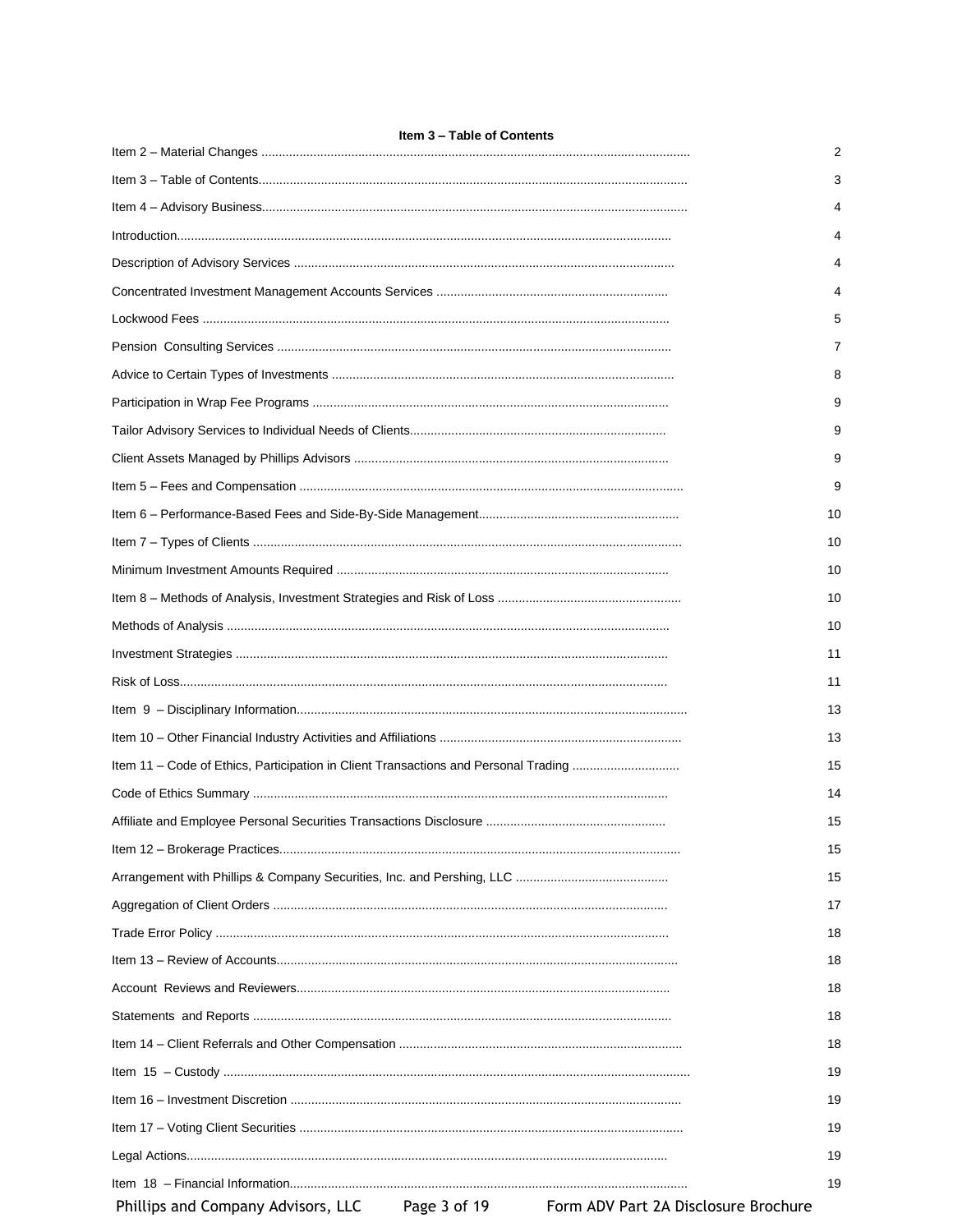#### **Item 4 – Advisory Business**

Phillips Advisors is an investment adviser with its principal place of business is in Portland, Oregon. The Firm is structured as a limited liability company (LLC) formed under the laws of the State of Delaware.

Timothy C. Phillips is the Chief Executive Officer (CEO) and majority owner of Phillips Advisors.

Phillips Advisors has been registered with the SEC as an investment adviser since October 2011. Prior to that time, beginning in 2004, the investment advisory business was conducted through Phillips & Company Securities, Inc. ("Phillips Securities").

#### *Description of Advisory Services*

Phillips Advisors provides investment advisory services to clients through the Firm's investment adviser representatives. The Firm's primary advisory services are described below.

**Investor Advantage Program -** Phillips Advisors has developed and sponsors the Investor Advantage Program (also referred to as "Program"), which is a customized and individualized investment program for clients. Members of the Phillips Advisors' investment committee are the Investor Advantage Program's portfolio managers and provide clients with ongoing investment advice based on their individual needs. The program's investment strategies may involve, but are not necessarily limited to, exchange traded funds (ETFs), no-load mutual funds, load or no load waived, Lockwood mutual funds, equity positions, and fixed income positions.

The Investor Advantage Program is a wrap-fee program. The Program's annual management fee is negotiable with each client up to 2.2%. In addition to the Program's annual management fee, clients are also subject to a "platform fee" of 0.1 to 0.15% that is remitted to Pershing for custody, trading, reporting and billing services. Phillips Advisors will provide the exact percentage-based fee to each client based on both the nature and total dollar asset value of that account(s). The fee will be stated in the fee schedule which must be signed by both Phillips Advisors and the client. Management fees for client accounts are calculated and billed in advance of each period (quarterly). The Program's management fee covers Phillips Advisors' advisory services and trade execution fees charged by the broker/dealer. Specifically, the fee will cover commissions, prime broker fees, and any other transaction fees relating to the execution of securities transactions within client accounts. Because Phillips Advisors is able to keep a larger percentage of the fees it charges for the Program, Phillips Advisors has a financial incentive for recommending the Program over other advisory programs that are offered through thirdparty sponsors.

## **This section is intended as a brief summary of the Program. Clients contracting for the Program will receive the Investor Advantage Program Wrap Fee Brochure which provides detailed information regarding the Program.**

**Advisor Directed Investment Management Accounts Services** - Phillips Advisors offers asset management services through our Advisor Directed Investment Management Accounts Services, where we provide clients with active management over specified accounts. Pershing, LLC serves as qualified custodian for these accounts and, as such, maintains physical custody of these account's funds and securities.

Phillips Advisors manages these accounts based on our clients' financial situations, investment objectives and risk tolerance. We monitor these accounts and provide advice regarding buying, selling, reinvesting or holding securities, cash or other investments.

We will need to obtain certain information from you to determine your financial situation and investment objectives. You will be responsible for notifying us of any updates regarding your financial situation, risk tolerance or investment objective and whether you wish to impose or modify existing investment restrictions; however we will contact you at least annually to discuss any changes or updates regarding your financial situation, risk

Phillips and Company Advisors, LLC Page 4 of 21 Form ADV Part 2A Disclosure Brochure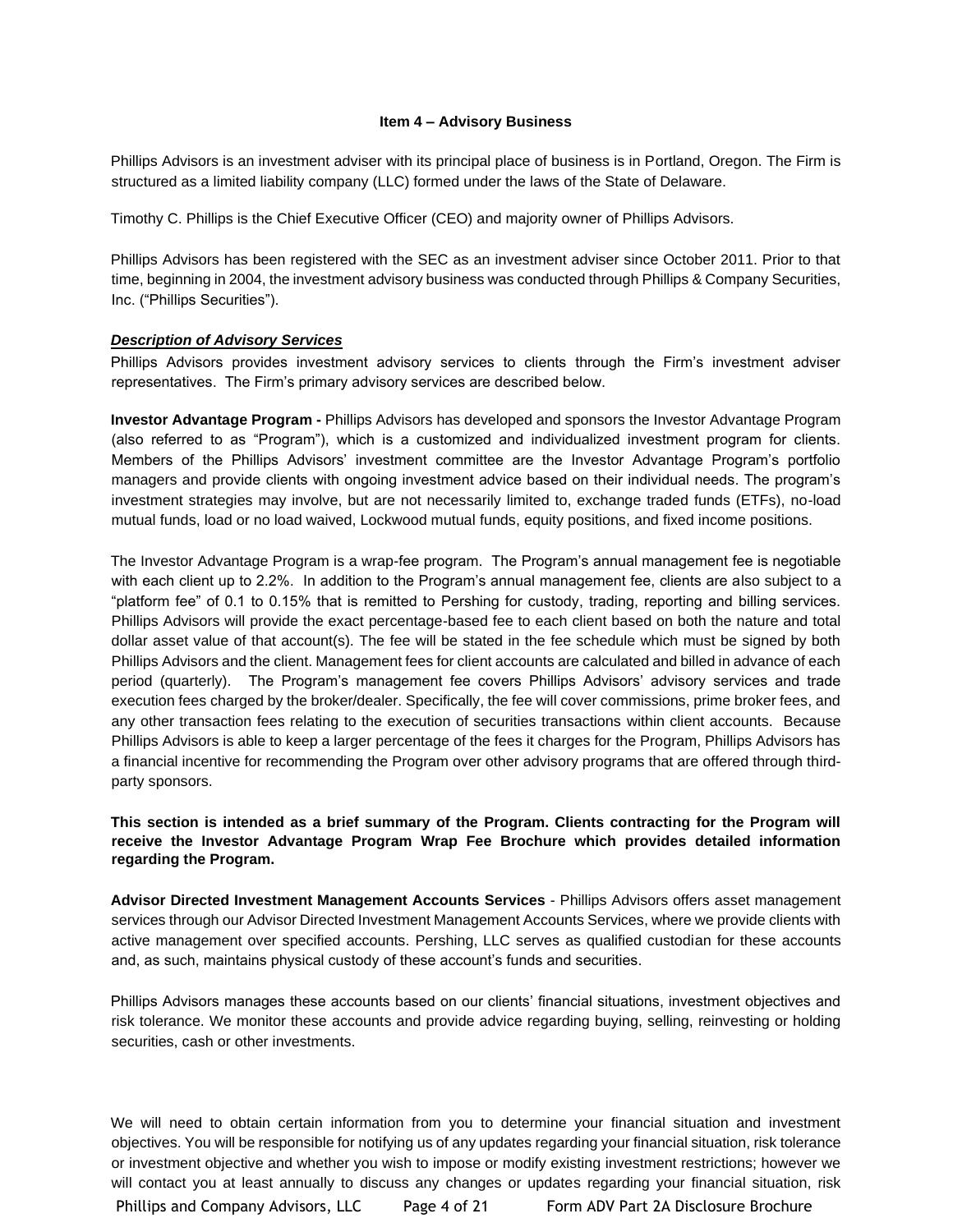tolerance or investment objectives. We are always reasonably available to consult with you relative to the status of your Account. You have the ability to impose reasonable restrictions on the management of your accounts, including the ability to instruct us not to purchase certain securities.

Phillips Advisors' fees for its Advisor Directed Investment Management Accounts Service are based on a percentage of assets under management, billed in advance (at the start of the billing period) on a quarterly calendar basis and calculated based on the fair market value of your account as of the last business day of the previous billing period.

Fees charged for our asset management services are negotiable up to 2.00% based on the investment adviser representative providing the services, the type of client, the complexity of the client's situation, the relationship of the client with the investment adviser representative, and the total amount of assets under management for the client.

**Lockwood Program -** Phillips Advisors provides clients with access to products offered by Lockwood Capital Management, Inc. and Lockwood Advisors, Inc. (together, "Lockwood"). Our investment adviser representatives work with clients to select suitable asset allocation models and/or portfolio styles within the Lockwood Program. Lockwood's portfolio managers and/or fund managers perform the day-to-day management of Lockwood portfolios, including equity selection, market analysis and due diligence. Lockwood also rebalances client portfolios to maintain the selected asset allocation model

## **Lockwood Investment Strategies Portfolio**

Phillips Advisors makes available to clients Lockwood's proprietary Lockwood Investment Strategies Portfolio ("LIS"), which is a discretionary, multi-discipline managed account product housed in a single portfolio. Lockwood, serving as the portfolio manager, determines asset allocation strategy and selects money managers/investment vehicles for each investment style component of the portfolios based on proprietary modeling strategies. There are five core models spanning the risk/return spectrum and the portfolios are managed with regard to the investor's tax status for tax-efficiency. This product is described more fully in Lockwood's Form ADV disclosure brochure..

## **Lockwood Asset Allocation Portfolios**

Phillips Advisors also offers clients access to Lockwood's proprietary Lockwood Asset Allocation Portfolios ("LAAP") which is a mutual fund wrap product, which is a discretionary mutual fund product in which Lockwood serves as portfolio manager a discretionary mutual fund and ETF wrap account product. Lockwood, serving as the Portfolio Manager, determines asset allocation strategy and selects investment vehicles for the portfolios, based on its proprietary approach to asset allocation, macroeconomic outlook and investment discipline. These portfolios may consist of open and closed-end mutual funds, exchange-traded funds and other types of securities, as determined by Lockwood, in its sole discretion. The securities currently used in the LAAP portfolios are subject to change at Lockwood's sole discretion. . This product is described more fully in Lockwood's Form ADV disclosure brochure.

## **Lockwood – AdvisorFlex Portfolios**

Phillips Advisors provides clients with access to Lockwood's AdvisorFlex Portfolio ("AFP"), which is a flexible mutual fund and ETF wrap account product available in the Program. Lockwood is both the sponsor of the Program and the Portfolio Manager of the AFP product. As Portfolio Manager, Lockwood makes investment decisions regarding asset allocation and investment selections. The AFP product includes multiple objectivesbased strategies (such as appreciation, income and preservation), with multiple models within each strategy. The AFP models are described in detail in the Lockwood's Form ADV disclosure brochure.

Lockwood's **Separately Managed Account Program -** Phillips Advisors provides client with access to Lockwood's Separately Managed Account Program ('SMA"). The SMA program provides access to third party managers who manage separately managed accounts on a discretionary basis.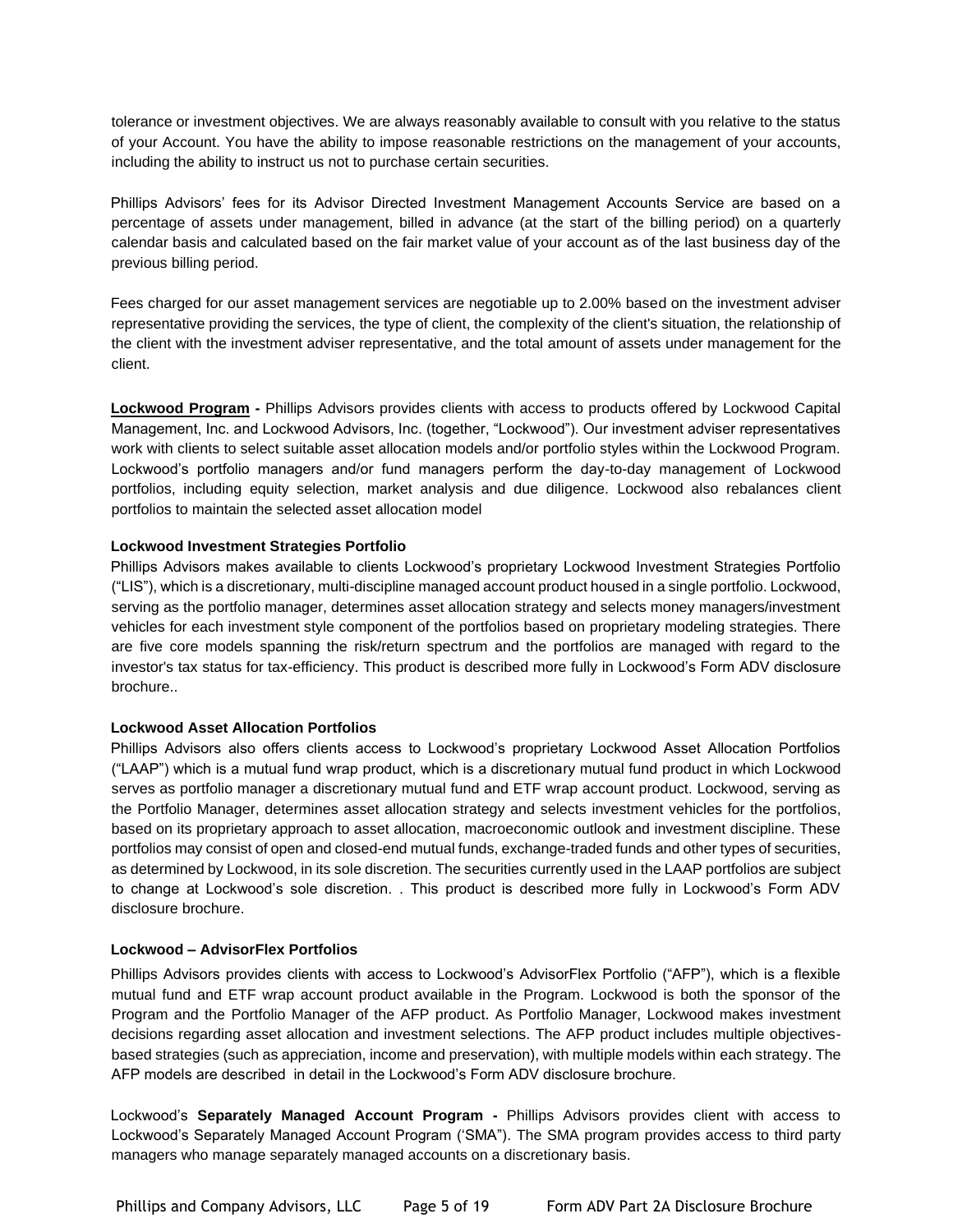#### **Lockwood Fees**

Lockwood charges fees on accounts that utilize their platform that are based on a percentage of assets under management. Phillips Advisors does not collect fees from client accounts with Lockwood. All fees are collected by Lockwood. Lockwood then disperses the appropriate portion of the fees to Phillips Advisors, the portfolio managers, and the clearing and custody providers. Unless clients instruct otherwise, Lockwood generally debits the client's account for the fees charged by Lockwood, its clearing agent, the selected manager(s) and Phillips Advisors and remits the fees to the respective parties accordingly.

Some clients may pay more or less than others depending on certain factors, including the type and size of the account(s), the range of additional services provided to the account, and the managed account program in which the client participates. Based on the assets under management and the type of portfolio selected, fees may be in excess of industry norm and other companies may offer the same or similar services at a lower fee.

Through contractual arrangements with certain broker/dealers and investment advisers, Lockwood may, where it deems appropriate, delegate some of its responsibilities to the broker/dealers and investment advisers pursuant to Rule 3a-4 of the Investment Company Act of 1940. When such delegations are made, Lockwood may pay the administrative portion of its fee indicated herein to the other broker dealer or investment adviser.

The total fee assessed will vary depending on the program and services you select as detailed below. Typically, fees include the Lockwood advisory or program fee, manager(s) fee, execution fee, clearing and custody fee, billing and reporting fee, Phillips Advisors' fee, and for separately managed account, the separate manager's fee, as described below. Fees are calculated as an annual percentage of assets based on the value of the account. Fees are billed prorated at inception of the account for the remainder of the calendar quarter and quarterly thereafter.

Lockwood total account fees are negotiated using the following ranges as guidelines:

| Assets Under Management   | <b>Equity Portfolio Fee</b> | Fixed Income Portfolio Fee |
|---------------------------|-----------------------------|----------------------------|
| \$499,999 or less         | $2.11\% - 2.35\%$           | $1.66 - 1.80\%$            |
| \$500,000 - \$749,999     | $1.91\% - 2.10\%$           | 1.41% - 1.65%              |
| \$750,000 - \$999,999     | 1.76% - 1.90%               | 1.26% - 1.40%              |
| $$1,000,000 - $1,500,000$ | $1.51\% - 1.75\%$           | 1.10% - 1.25%              |
| Over \$1,500,000          | Negotiated                  | Negotiated                 |

Clients are also advised that they may pay more or less for services at Lockwood than they would if they purchased similar services separately from other providers. Clients should refer to their agreement with Lockwood for more about information about Lockwood's fees and expenses.

Clients may direct Lockwood to execute securities transactions through broker-dealers other than Lockwood. In such cases, if the client negotiates applicable commission rates or fees with such broker- dealers, the client may pay higher or lower transaction costs or fees than if the transactions were effected through Lockwood. Clients may also elect to pay Lockwood transaction costs rather than the asset-based fee below. For certain institutional accounts in excess of \$5,000,000, a ticket charge of \$14 per transaction may be applicable.

#### *Billing Periods*

At inception, fees are billed from the date the account is opened through the end of that calendar quarter in advance. Thereafter, fees are billed in advance for the next calendar quarter based upon the value of the assets at the end of the prior calendar quarter. A prorated fee will be charged on each post- inception deposit in excess of \$5,000.

#### *Termination*

Phillips and Company Advisors, LLC Page 6 of 21 Form ADV Part 2A Disclosure Brochure Clients may terminate their account agreement, without penalty, within five (5) days of Lockwood's execution of the investment advisory agreement. Thereafter, Clients may terminate the accounts at any time in which case fees will be prorated through the termination date. Lockwood charges a termination fee of \$300 during the first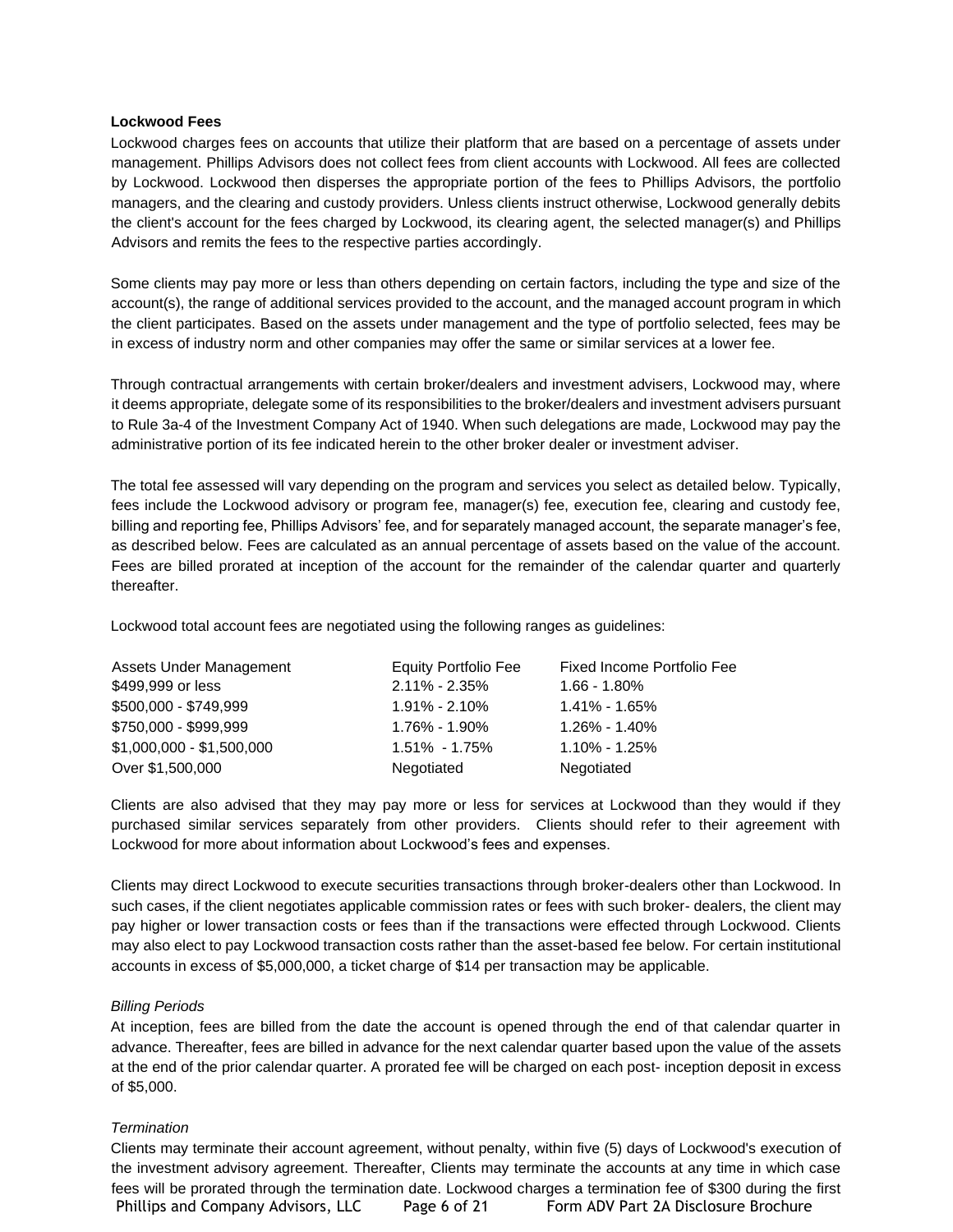year of an account. Since Lockwood typically charges quarterly in advance based on the assets as of the close of business the prior quarter, the daily proration upon termination after the first year may result in a rebate to the Client of the unused portion of the quarterly fee. If a refund is due, the appropriate amount will be credited to the client's account and mailed to client.

In addition to the aforementioned, there may be other costs assessed which are not included in a variable rate bundled or wrap fee arrangement, such as dealer mark- ups, costs associated with the purchase and sale of certain mutual funds, odd- lot differentials, exchange or auction fees, transfer taxes, costs for transactions executed other than at Lockwood, electronic fund and wire transfers, fees imposed on cash management accounts, trust services charges and other charges mandated by law. Further, interest will normally be charged on a debit balance in a client account. If Pershing has custody of the assets, it will credit interest and dividends to the account.

Please refer to Item 12 – Brokerage Practices for information regarding our brokerage practices.

**Pension Consulting Services –** Phillips Advisors offers pension consulting services to retirement plan sponsors and to individual participants in retirement plans. For a corporate sponsor of a retirement plan, our pension consulting services can include, but are not limited to, qualified plan development, investment selection services, educational presentations, periodic due diligence reviews and creating investment policy statements.

For retirement plan sponsors, we normally charge an annual fee of 0.25% - 0.50% on the assets held in the plan, but other fee arrangements may be negotiated. This fee is negotiable based upon the size of the plan assets and the actual services requested to be provided, such as whether or not ongoing monitoring is required and the number of employee education meetings requested.

For retirement plan sponsors and participants, fees are billed in advance or in arrears (at the start of the billing period) on a quarterly calendar basis and calculated based on either the average daily balance of your account or the quarter end balance during the previous billing period. Fees are prorated (based on the number of days service is provided during the initial billing period) for your account opened at any time other than the beginning of the billing period. Retirement plan sponsors may also elect to pay all or a portion of fees for the individualized services provided by us to the plan participants.

Fees will be sent directly to the client and due upon receipt of the billing notice.

Services can be terminated by either party by providing written notice to the other and termination is effective 30 days from the date notice is received. During that 30 day period, we will complete any activities that were in progress when notice of termination was received but will not begin any new services without express instruction from the client. If services are terminated within five business days of signing the client agreement, services are terminated without penalty. Any prepaid but unearned fees are promptly refunded to the client at the effective date of termination.

Pension consulting services are not management services, and Phillips Advisors does not serve as administrator or trustee of the plan. Phillips Advisors does not act as custodian for any client account or have access to client funds or securities (with the exception of, some accounts, having written authorization from the client to deduct our fees). In addition, we do not implement any transactions in a retirement plan or participant's account. For pension consulting services, the retirement plan or the plan participant who elects to implement any recommendations made by us is solely responsible for implementing all transactions.

**Account and Portfolio Consultations -** Phillips Advisors may provide financial and investment consultations on accounts not managed or maintained by us. This service involves consultations on a quarterly or more frequent basis.

The typical fee charged for account and portfolio consultations will range between .05% and 1.75% annually on the total assets being reviewed. Fees are billed quarterly, in advance. Initial fees are prorated based on the number of days services are remaining in the first quarter. If you have a managed account through one of the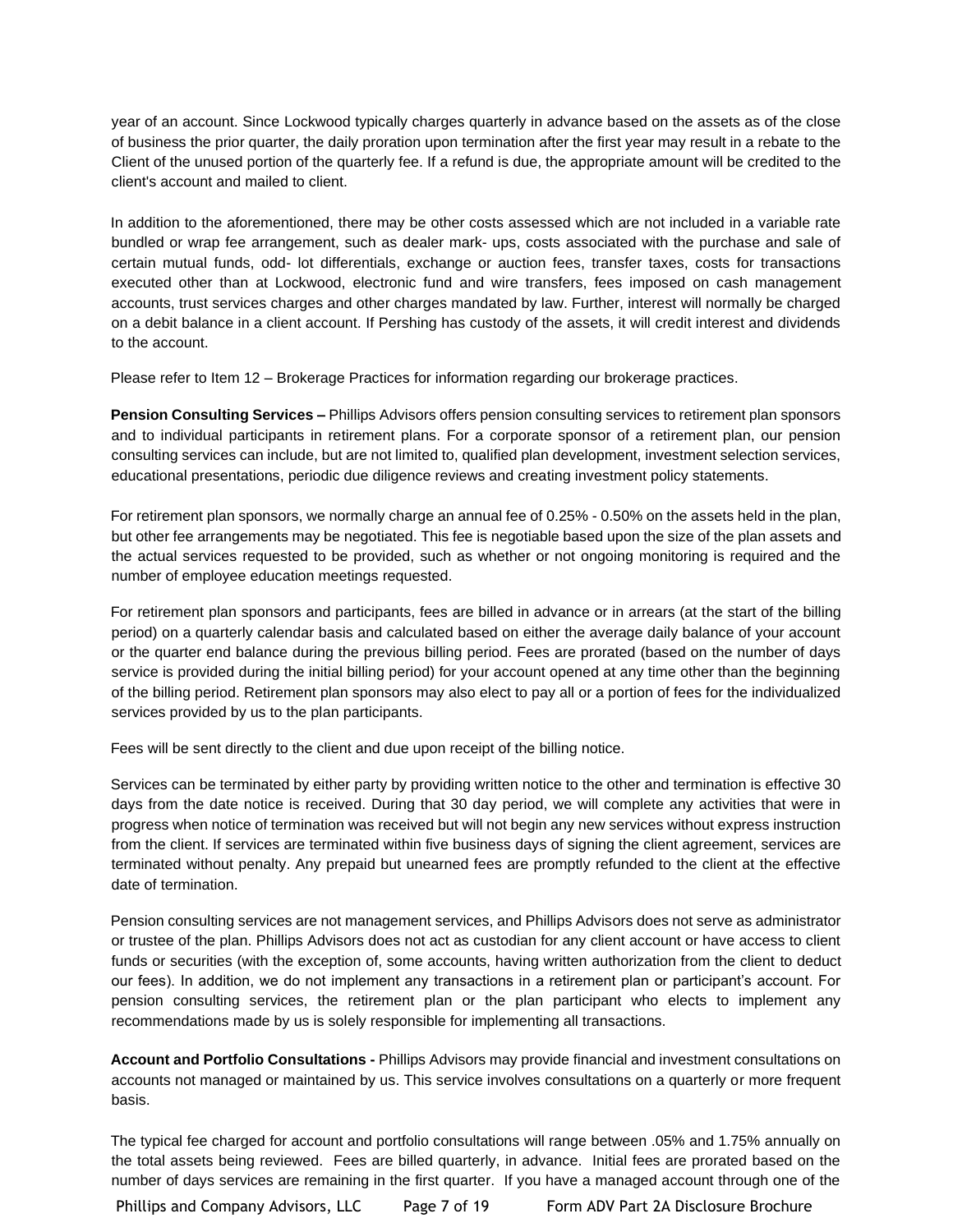other programs offered by Phillips Advisors, you may elect to have the fees for account and portfolio consultations billed from the managed account. Otherwise fees will be due upon receipt of a billing statement from us. The exact fee charged each client is contingent upon the nature and complexity of the client's financial circumstances and will be stated in the agreement for services with the client.

Either party may terminate the agreement by providing notice to the other party. Termination will be effective upon receipt of notification. The final fee will be pro-rated and billed to the client. In the event a client terminates services, termination shall be effective from the time we receive notification or such other time as may be mutually agreed upon. There will be no penalty charge upon termination. In the event we terminate the relationship, the agreement will be terminated after written notification is delivered to the client or such time as may be mutually agreed upon.

In addition to fees charged by Phillips Advisors, clients may incur certain charges imposed by third parties other than Phillips Advisors in connection with investments made through your account including, but not limited to, mutual fund sales loads, 12b-1 fees and surrender charges, variable annuity fees and surrender charges when liquidating such investments to be transferred to an account, IRA and qualified retirement plan fees, and charges imposed by the qualified custodian(s) of your account. Management fees charged by Phillips Advisors are separate and distinct from the fees and expenses charged by investment company securities that may be recommended to you. A description of these fees and expenses are available in each investment company security's prospectus. We do not share in or receive any portion of the other fees and expenses charged to your account. The only fee we receive for this service is our standard advisory fee described in the first paragraph of this section.

## *Advice to Certain Types of Investments*

Phillips Advisors provides investment advice to its clients on the following types of investments:

- **Mutual Funds**
- Exchange Traded Funds (ETFs)
- Exchange-listed Securities
- Certificates of Deposit
- Municipal Securities
- US Government Securities
- Foreign Issues
- **Warrants**
- Corporate debt securities
- Commercial paper, Variable annuities
- Variable life insurance
- Options
- Interests in partnerships investing in real estate, partnerships investing in oil and gas interests, securities properly exempted from registration, and hedge funds. Such investments are often illiquid, which means that the investments can be difficult to trade and consequently limits a client's ability to dispose of such investments in a timely manner and at an advantageous price. Additionally, such investments may not have registered pursuant to the Securities Act of 1933, and therefore the client will need to complete a subscription agreement showing the client is an "accredited" investor (as defined by applicable law and rules and regulations) and acknowledge that he or she has read and understands the private placement memorandum and is aware of the various risk factors associated with such an investment.

It is not our typical investment strategy to attempt to time the market, but we may increase cash holdings modestly as deemed appropriate based on your risk tolerance and our expectations of market behavior. We may modify our investment strategy to accommodate special situations involving, among other things, market conditions or special tax situations.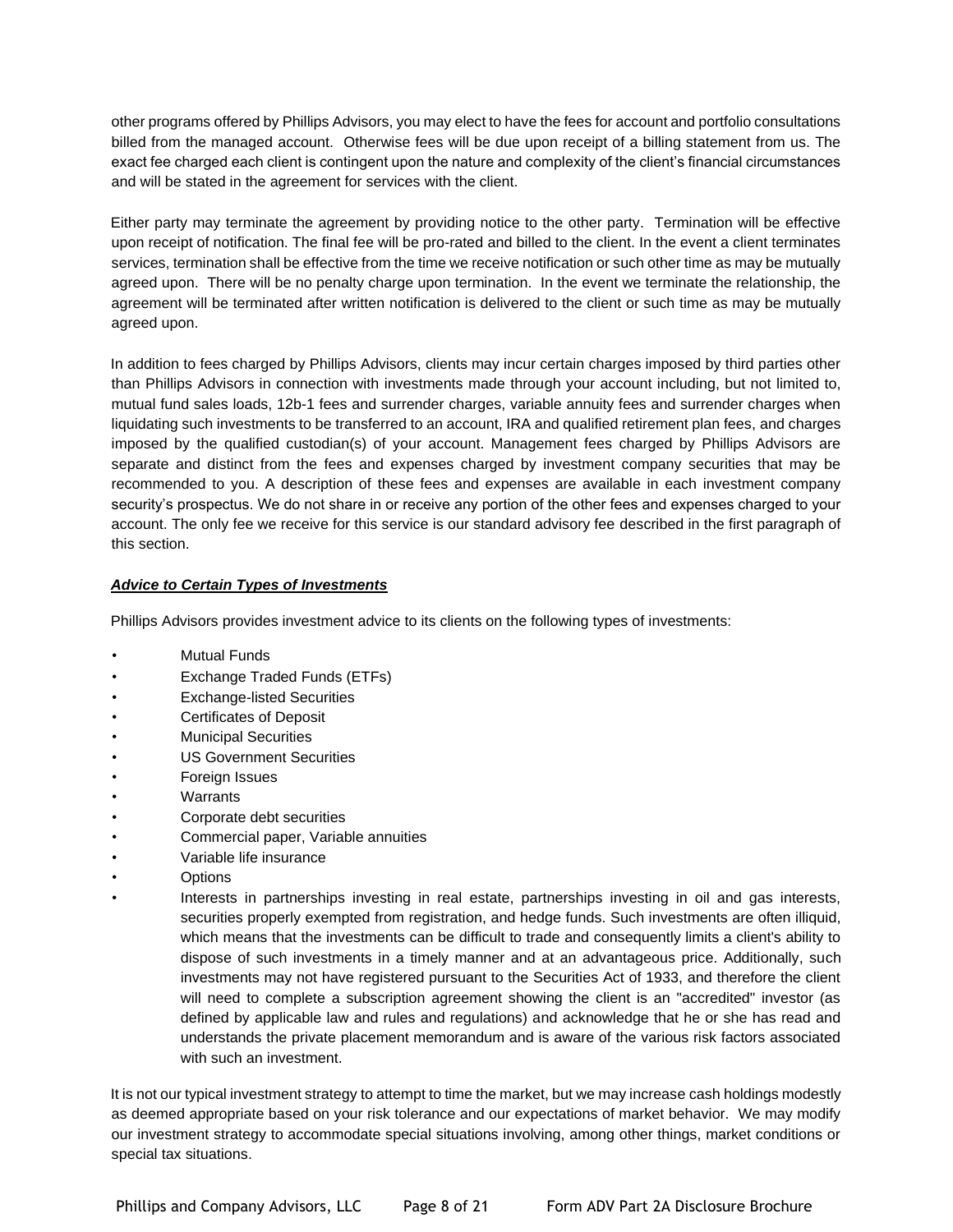Please refer to Item 8 – Methods of Analysis, Investment Strategies and Risk of Loss for more information.

## *Participation in Wrap Fee Programs*

Phillips Advisors offer services through both wrap fee programs and non wrap fee programs. A wrap fee program is defined as any advisory program under which a specified fee or fees not based directly upon transactions in a client's account is charged for investment advisory services (which may include portfolio management or advice concerning the selection of other investment advisers) and the execution of client transactions. Phillips Advisors receives all or a portion of the fees charged to its clients whether the services are through a wrap fee or nonwrap fee arrangement.

## *Tailor Advisory Services to Individual Needs of Clients*

Phillips Advisors' advisory services are provided based on our clients' individual needs. Thus, you have the ability to impose investment guidelines or restrictions on the accounts that we manage for you, including specific investment selections and sectors.

## *Client Assets Managed by Phillips Advisors*

The amount of clients' assets managed by Phillips Advisors totaled \$1,114,333,334 on December 31, 2020. Of that amount, \$137,259,651 is managed on a discretionary basis and \$977,073,683 is managed on a non- discretionary basis.

## **Item 5 – Fees and Compensation**

This section provides additional details regarding Phillips Advisors' services, fees, and compensation. Specific fee information is detailed above along with descriptions of the services provided.

Phillips Advisors' investment adviser representatives set fees for clients within ranges provided by the Firm. As a result, Phillips Advisors' investment adviser representatives may charge clients more or less for the same service than the Firm's other investment adviser representatives charge their clients. It should also be noted that lower fees for comparable service may be available from other sources. Client fees and other terms are outlined in the applicable services agreement between Phillips Advisors and its clients. You should review your account statements received from the qualified custodian(s) and verify that appropriate investment advisory fees are being deducted. The qualified custodian(s) will not verify the accuracy of the investment advisory fees deducted.

If you choose to pay the fees after receiving a statement, fees are due upon your receipt of a billing notice sent directly to you. The billing notice will detail the formula used to calculate the fee, the assets under management and the time period covered. Fees for the services of our firm will be due immediately after your receipt of the billing notice.

Any rebillable brokerage commissions and/or transaction ticket fees charged by Pershing, LLC and Phillips Securities are billed directly to you by the qualified custodian. Specific to accounts established through Phillips Securities as the introducing broker/dealer, Phillips Securities may receive a portion of such fees. Pershing also provides compensation to Phillips Securities, through their clearing agreement, based upon the amount of assets held at Pershing. This creates an incentive to recommend Pershing over other qualified custodians.

In addition, clients may incur certain charges imposed by third parties other than Phillips Advisors in connection with investments made through their account including, but not limited to, mutual fund sales loads, 12(b)-1 fees and surrender charges, variable annuity fees and surrender charges when liquidating such investments to be transferred to an account, IRA and qualified retirement plan fees, and charges imposed by the qualified custodian(s) of your account. Management fees charged by Phillips Advisors are separate and distinct from the fees and expenses charged by investment company securities that may be recommended to you. Specific to accounts established through Phillips Securities as the introducing broker/dealer, Phillips Securities and our investment advisor representative will retain a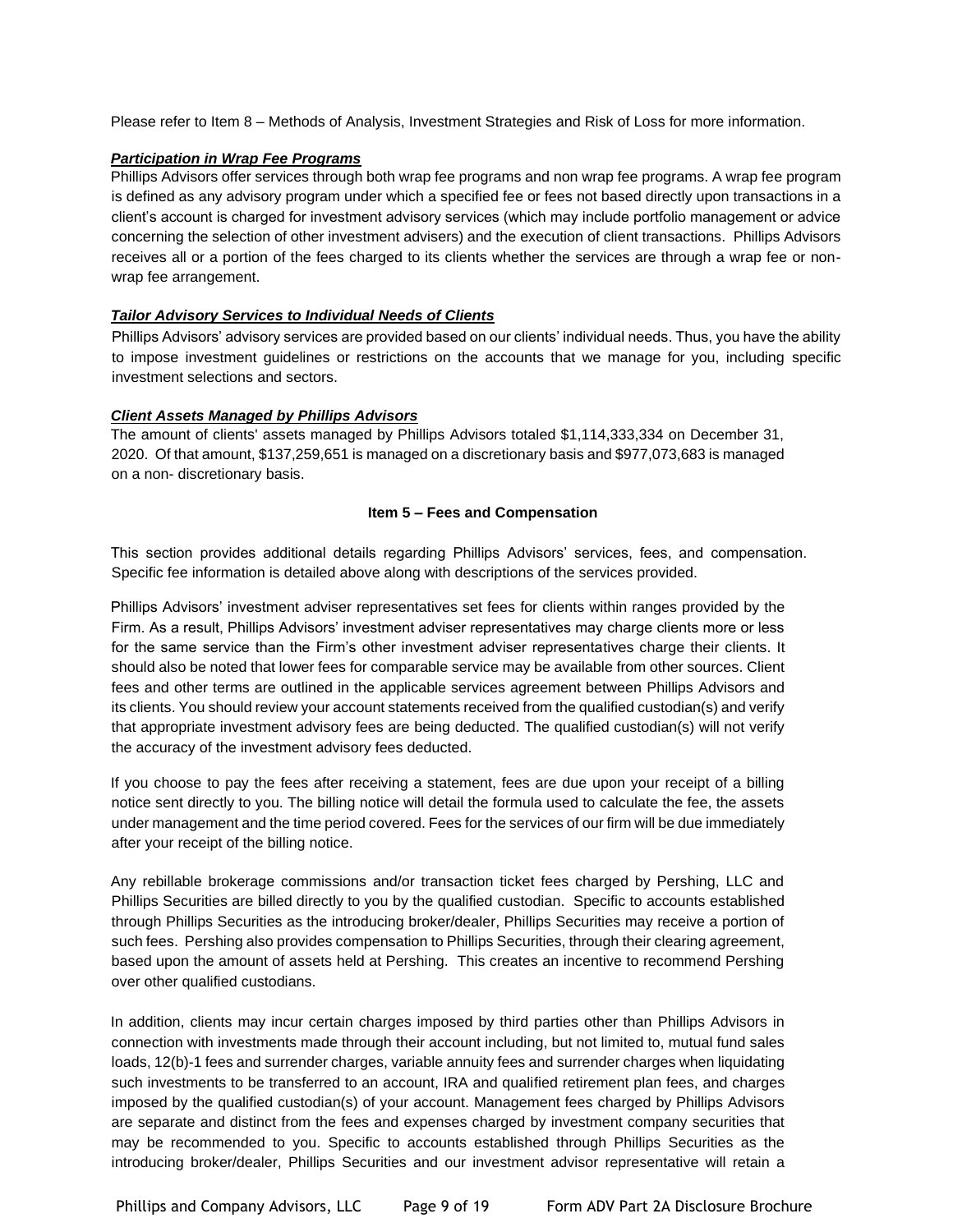portion of 12b1 fees paid I their separate capacities as broker/dealer and registered representatives. A description of these fees and expenses are available in each investment company security's prospectus.

## **Item 6 – Performance-Based Fees**

- Performance Fee: In addition to the Advisory Fee, some accounts will be charged ten percent (10%) of the growth in the account balance.
- The initial quarter end Performance Fee will be based upon the growth from the initial amount deposited.
- Any subsequent Performance Fee will be measured from and paid only on the growth from the highest historical quarter-end balance (the value upon which the prior performance fee was based (high-water mark)).
- If any quarter end balance is less than the highest historical quarter-end balance (high-water mark), there will be no performance fee assessed for that period.
- If the quarter end balance exceeds the existing high-water mark, the performance fee is 10% of the gain over the existing high-water mark. This will also establish a new high-water mark.
- In performing the calculation to determine the growth in the account, the high-water mark balance will be adjusted for any Client contributions or withdrawals but will not be adjusted down by any advisory or performance fees charged.

Unless the Client instructs otherwise, Pershing debits the Client's account for the fees and costs, including the fees to the Advisor, and remits the fees to the respective parties accordingly. In addition to the aforementioned, there may be other costs assessed which are not included in the advisory fee arrangement, such as dealer management and operating expenses of ETF's and mutual funds, costs associated with the purchase and sale of certain mutual funds, electronic fund and wire transfers, fees imposed on cash management accounts, trust services charges, and other charges mandated by law. Further, interest will normally be charged on a debit balance in a Client account. If Pershing has custody of the assets, it will credit interest and dividends to the account.

## **Item 7 – Types of Clients**

Phillips Advisors generally provides investment advice to the following types of clients:

- **Individuals**
- High net worth individuals
- Trusts, estates, or charitable organizations
- Corporations or business entities other than those listed above

Minimum Investment Amounts Required: Phillips Advisors does not have minimum investment amounts or conditions required for establishing an account managed by Phillips Advisors.

## **Item 8 – Methods of Analysis, Investment Strategies and Risk of Loss**

#### *Methods of Analysis*

Phillips Advisors uses the following methods of analysis in formulating investment advice:

Cyclical – This method analyzes the investments sensitive to business cycles and whose performance is strongly tied to the overall economy. For example, cyclical companies tend to make products or provide services that are in lower demand during downturns in the economy and in higher demand during upswings. The stock price of a cyclical company will often rise just before an economic upturn begins, and fall just before a downturn begins. Investors in cyclical stocks try to make the largest gains by buying the stock at the bottom of a business cycle, just before a turnaround begins.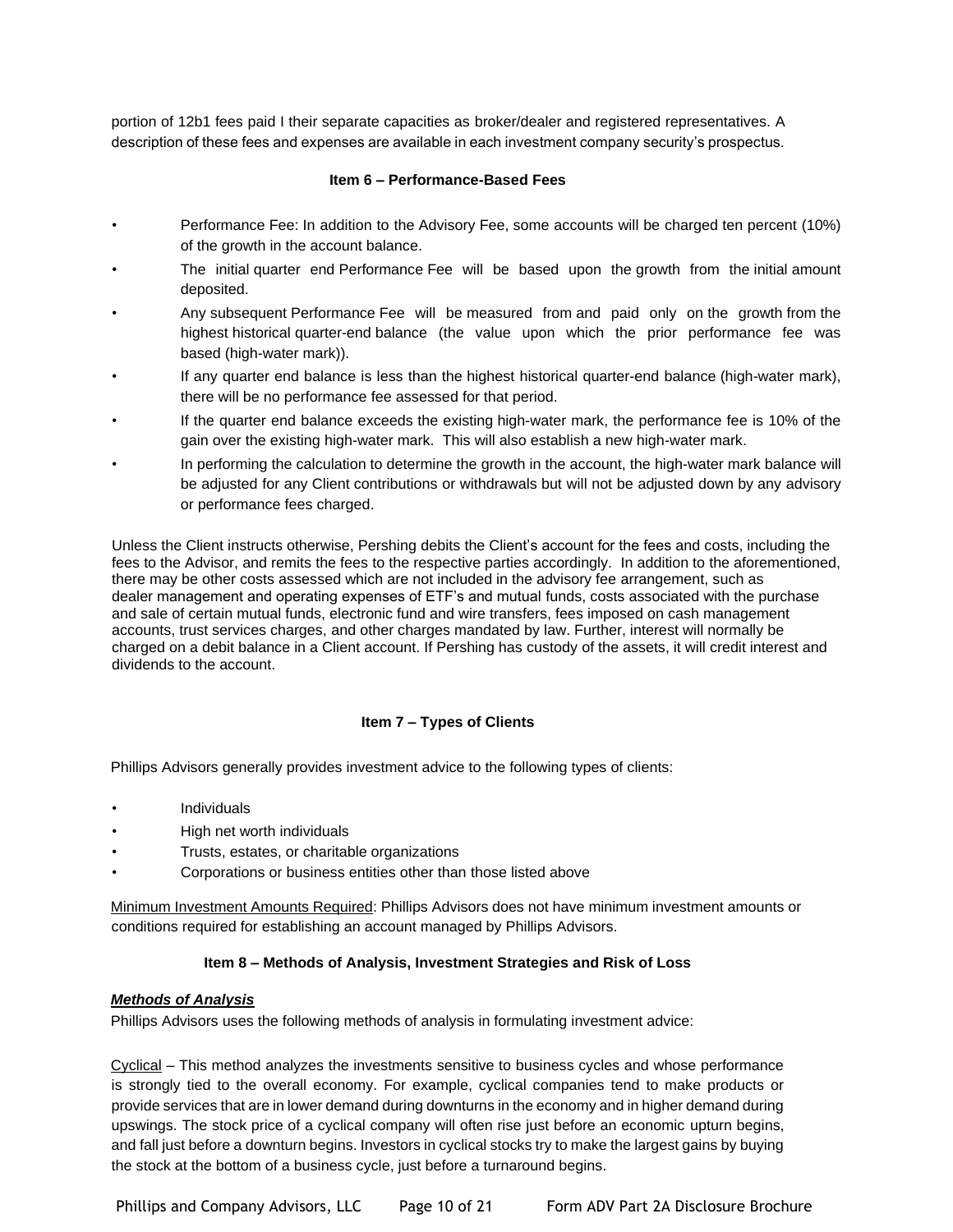While most economists and investors agree that there are cycles in the economy that need to be respected, the duration of such cycles is generally unknown. An investment decision to buy at the bottom of a business cycle may actually turn out to be a trade that occurs before or after the bottom of the cycle. If done before the bottom, then downside price action can result prior to any gains. If done after the bottom, then some upside price action may be missed. Similarly, a sell decision meant to occur at the top of a cycle may result in missed opportunity or unrealized losses.

Fundamental – This is a method of evaluating a security by attempting to measure its intrinsic value by examining related economic, financial and other qualitative and quantitative factors. Fundamental analysts attempt to study everything that can affect the security's value, including macroeconomic factors (like the overall economy and industry conditions) and individually specific factors (like the financial condition and management of a company). The end goal of performing fundamental analysis is to produce a value that an investor can compare with the security's current price in hopes of figuring out what sort of position to take with that security (underpriced  $=$  buy, overpriced  $=$  sell or short). Fundamental analysis is considered to be the opposite of technical analysis. Fundamental analysis is about using real data to evaluate a security's value. Although most analysts use fundamental analysis to value stocks, this method of valuation can be used for just about any type of security.

The risk associated with fundamental analysis is that it is somewhat subjective. While a quantitative approach is possible, fundamental analysis usually entails a qualitative assessment of how market forces interact with one another in their impact on the investment in question. It is possible for those market forces to point in different directions, thus necessitating an interpretation of which forces will be dominant. This interpretation may be wrong, and could therefore lead to an unfavorable investment decision.

Technical – This is a method of evaluating securities by analyzing statistics generated by market activity, such as past prices and volume. Technical analysts do not attempt to measure a security's intrinsic value, but instead use charts and other tools to identify patterns that can suggest future activity. Technical analysts believe that the historical performance of stocks and markets are indications of future performance.

#### *Investment Strategies*

Phillips Advisors uses the following investment strategies when managing client assets and/or providing investment advice:

Long term purchases. Investments held at least a year.

Short term purchases. Investments sold within a year.

Frequent trading. This strategy refers to the practice of selling investments within 30 days of purchase.

Margin transactions. When an investor buys a stock on margin, the investor pays for part of the purchase and borrows the rest of the purchase price from a brokerage firm. For example, an investor may buy \$5,000 worth of stock in a margin account by paying for \$2,500 and borrowing \$2,500 from a brokerage firm. Clients cannot borrow stock from Phillips Advisors.

## *Risk of Loss*

Past performance is not indicative of future results. Therefore, you should never assume that future performance of any specific investment or investment strategy will be profitable. Investing in securities (including stocks, mutual funds, and bonds, etc.) involves risk of loss. Further, depending on the different types of investments there may be varying degrees of risk. You should be prepared to bear investment loss including loss of original principal.

Phillips and Company Advisors, LLC Page 11 of 19 Form ADV Part 2A Disclosure Brochure Because of the inherent risk of loss associated with investing, our firm is unable to represent, guarantee, or even imply that our services and methods of analysis can or will predict future results, successfully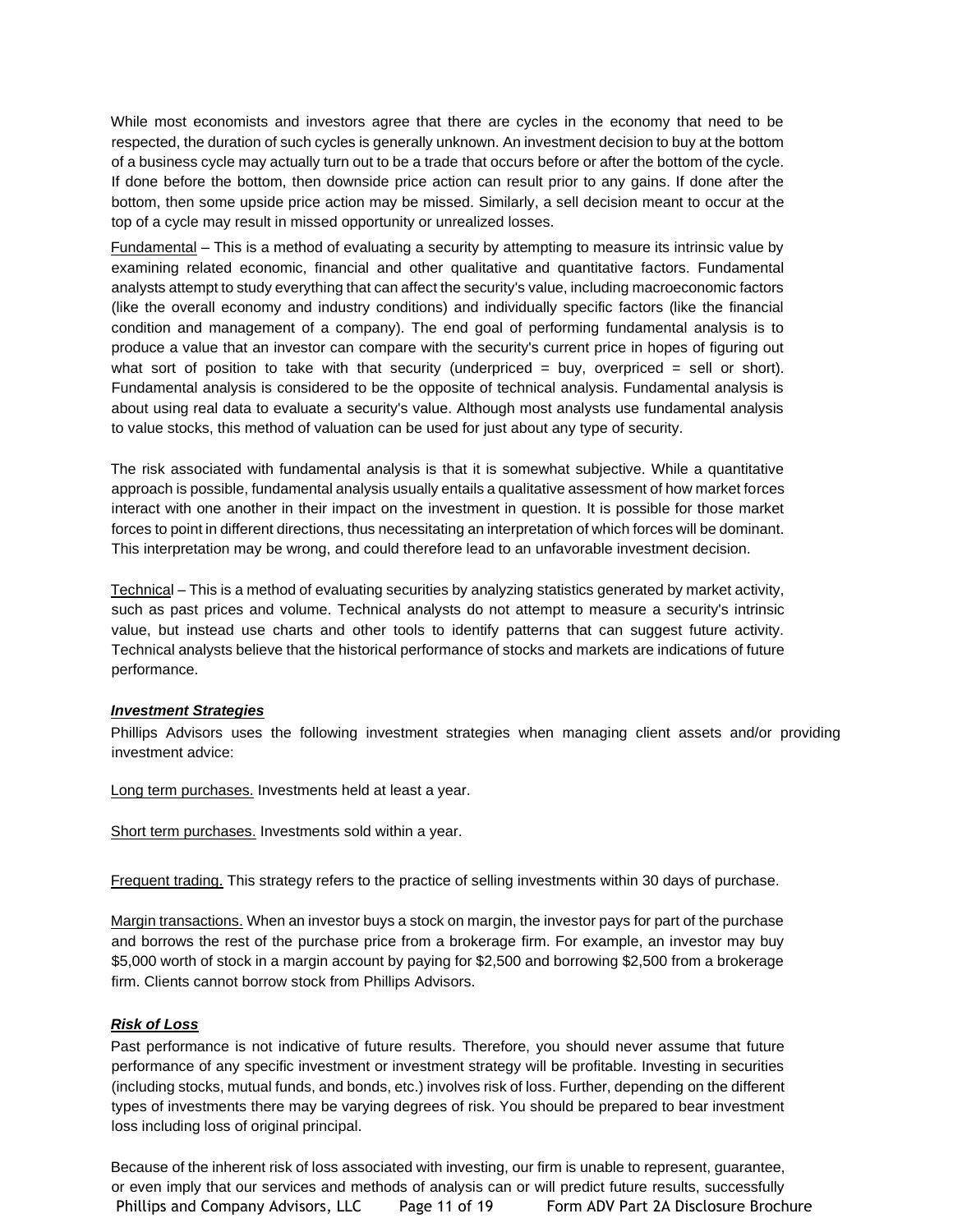identify market tops or bottoms, or insulate you from losses due to market corrections or declines. There are certain additional risks associated with investing in securities through our investment management program, as described below:

- Market Risk Either the stock market as a whole, or the value of an individual company, goes down resulting in a decrease in the value of client investments. This is also referred to as systemic risk.
- Equity (stock) market risk Common stocks are susceptible to general stock market fluctuations and to volatile increases and decreases in value as market confidence in and perceptions of their issuers change. If you held common stock, or common stock equivalents, of any given issuer, you would generally be exposed to greater risk than if you held preferred stocks and debt obligations of the issuer.
- Company Risk When investing in stock positions, there is always a certain level of company or industry specific risk that is inherent in each investment. This is also referred to as unsystematic risk and can be reduced through appropriate diversification. There is the risk that the company will perform poorly or have its value reduced based on factors specific to the company or its industry. For example, if a company's employees go on strike or the company receives unfavorable media attention for its actions, the value of the company may be reduced.
- Fixed Income Risk When investing in bonds, there is the risk that the issuer will default on the bond and be unable to make payments. Further, individuals who depend on set amounts of periodically paid income face the risk that inflation will erode their spending power. Fixedincome investors receive set, regular payments that face the same inflation risk. In addition, pricing risk

if not held to maturity and interest rate move.

- Options Risk Options on securities may be subject to greater fluctuations in value than an investment in the underlying securities. Purchasing and writing put and call options are highly specialized activities and entail greater than ordinary investment risks. Options can expire causing the entire amount to be invested in the option lost.
- ETF and Mutual Fund Risk When investing in an ETF or mutual fund, you will bear additional expenses based on your pro rata share of the ETF's or mutual fund's operating expenses, including the potential duplication of management fees. The risk of owning an ETF or mutual fund generally reflects the risks of owning the underlying securities the ETF or mutual fund holds. You will also incur brokerage costs when purchasing ETFs.
- Management Risk Your investment with our firm varies with the success and failure of our investment strategies, research, analysis and determination of portfolio securities. If our investment strategies do not produce the expected returns, the value of the investment will decrease.
- Margin Risk When you purchase securities, you may pay for the securities in full or borrow part of the purchase price from your account custodian or clearing firm. If you intended to borrow funds in connection with your Account, you will be required to open a margin account, which will be carried by the clearing firm. The securities purchased in such an account are the clearing firm's collateral for its loan to you.

If those securities in a margin account decline in value, the value of the collateral supporting this loan also declines, and as a result, the brokerage firm is required to take action in order to maintain the necessary level of equity in your account. The brokerage firm may issue a margin call and/or sell other assets in your account.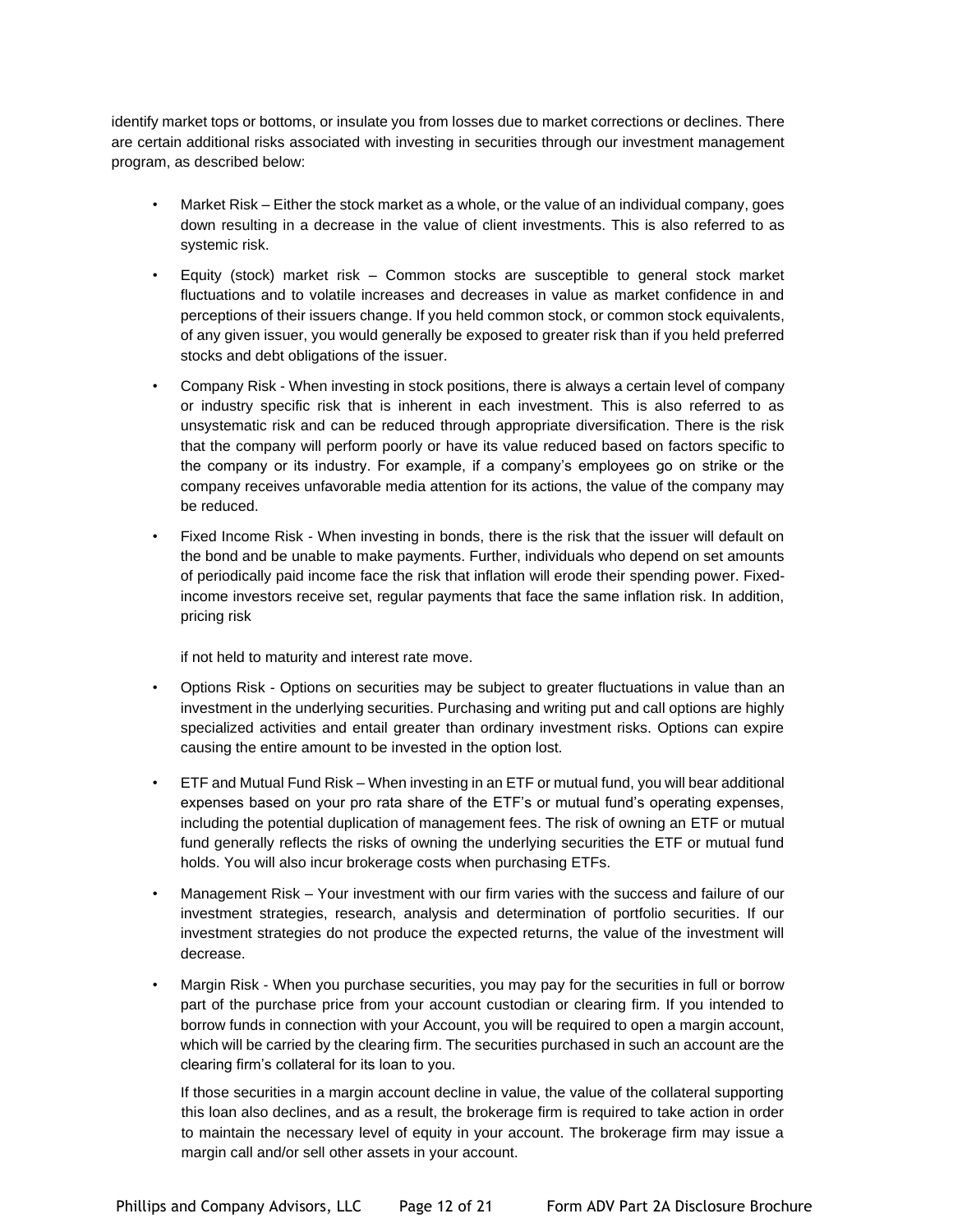It is important that you fully understand the risks involved in trading securities on margin, which are applicable to any margin account that you may maintain, including any margin account that may be established as part of the agreement established between you and Phillips Advisors and held by the account custodian or clearing firm.

These risks include the following:

- You can lose more funds than you deposit in your margin account.
- The account custodian or clearing firm can force the sale of securities or other assets in your account.
- The account custodian or clearing firm can sell your securities or other assets without contacting you.
- You are not entitled to choose which securities or other assets in your margin account may be liquidated or sold to meet a margin call.
- The account custodian or clearing firm may move securities held in your cash account to your margin account and pledge the transferred securities.
- The account custodian or clearing firm can increase its "house" maintenance margin requirements at any time and they are not required to provide you advance written notice.
- You are not entitled to an extension of time on a margin call.
- Cybersecurity Risk With the increased use of technologies such as the Internet to conduct business, Phillips Advisors and its clients are susceptible to operational, information security and related risks. In general, cyber incidents can result from deliberate attacks or unintentional events. Cyber incidents affecting Phillips Advisor and its service providers (including, but not limited to, accountants, law firms, custodians, and financial intermediaries) have the ability to cause disruptions and impact business operations, potentially resulting in financial losses, impediments to trading and the inability of clients and/or investors to transact business. Similar adverse consequences could result from cyber incidents affecting issuers of securities in which a client invests, counterparties with which a client engages in transactions, exchange and other financial market operators, banks, brokers, dealers, insurance companies and other financial institutions (including financial intermediaries and other service providers for clients) and other parties. Furthermore, the Adviser cannot control the cyber security plans and systems put in place by its service providers or any other third parties whose operations may affect a client. As a result, clients could be negatively impacted.

#### **Item 9 – Disciplinary Information**

There are no material legal or disciplinary events to disclose in this section.

#### **Item 10 – Other Financial Industry Activities and Affiliations**

Phillips Advisors is **not** and does **not** have a related person that is an investment company or other pooled investment vehicle (including a mutual fund, closed-end investment company, unit investment trust, private investment company or "hedge fund," and offshore fund), another investment adviser or financial planner, a futures commission merchant, commodity pool operator, or commodity trading advisor, a banking or thrift institution, an accountant or accounting firm, a lawyer or law firm, an insurance company or agency, a pension consultant, a real estate broker or dealer, and a sponsor or syndicator of limited partnerships.

Phillips Advisors is an independent registered investment adviser and only provides investment advisory services. We are not engaged in any other business activities and offer no other services except those described in this Brochure. However, while we do not sell products or services other than investment advice, our representatives may sell other products or provide services outside of their role as investment adviser representatives with us.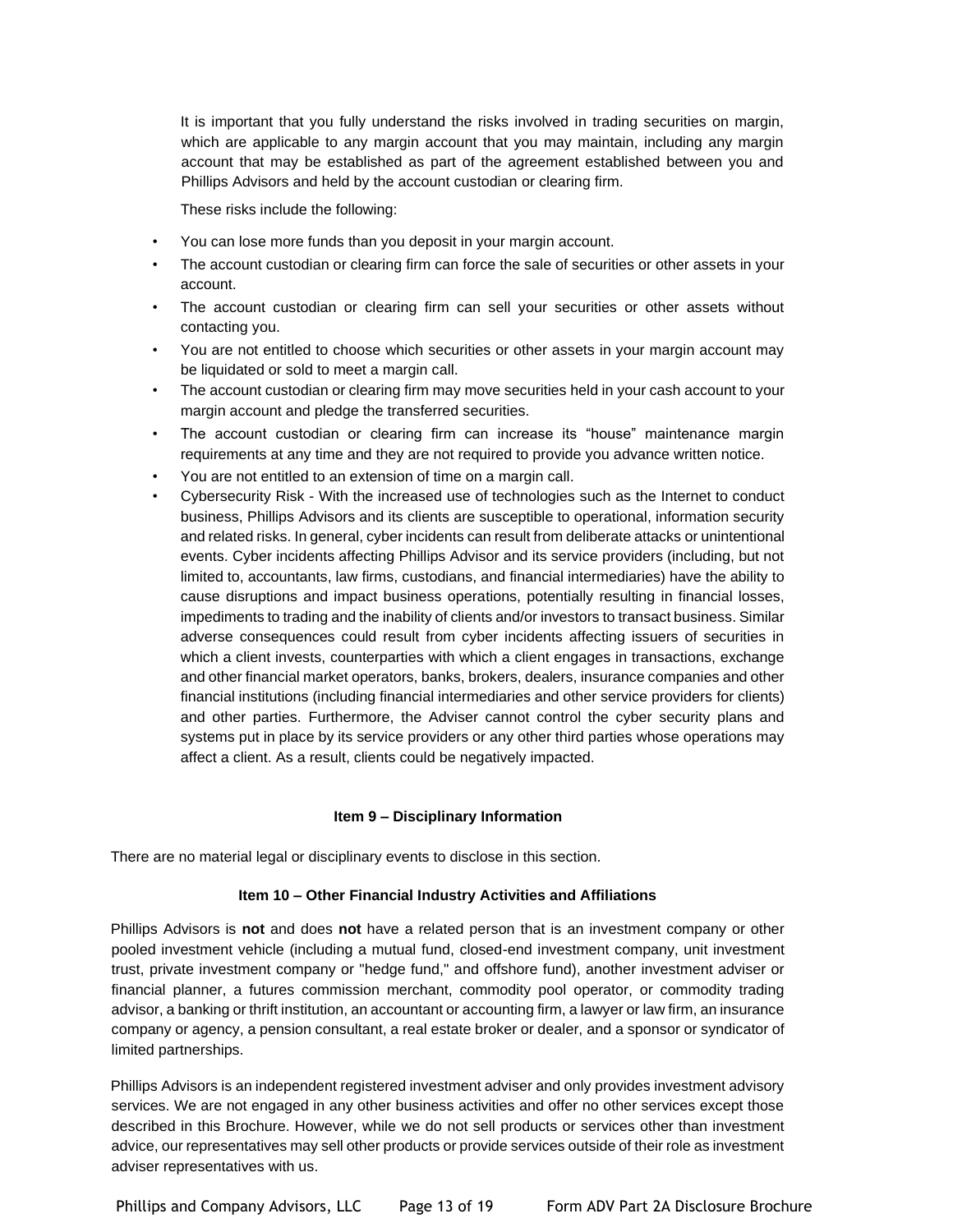## *Registered Representative of a Broker-Dealer*

Phillips Advisors is under common ownership with a full-service, introducing broker/dealer, Phillips Securities, member of FINRA and SIPC. Our representatives are also registered representatives of Phillips Securities. Clients may work with their investment adviser representative in his or her separate capacity as a registered representative of Phillips Securities. When acting in his or her separate capacity as a registered representative, Phillips Advisors' investment adviser representatives may sell, for commissions, general securities products such as stocks, bonds, mutual funds, exchange-traded funds, and insurance products to clients. As such, our client's investment adviser representatives may purchasing securities products through a commission-based brokerage account in addition to or in lieu of a fee-based investment-advisory account. This receipt of commissions creates an incentive to recommend those products for which the investment adviser representative will receive a commission in his or her separate capacity as a registered representative of a securities broker-dealer. Consequently, the objectivity of the advice rendered could be biased.

Clients are under no obligation to use the services of our representatives in this separate capacity or to use Phillips Securities, Inc. and can select any broker/dealer you wish to implement securities transactions. If clients select our representatives to implement securities transactions in their separate capacity as registered representatives, they must use Phillips Securities, Inc. Prior to effecting any such transactions, clients are required to enter into a new account agreement with Phillips Securities. The commissions charged by Phillips Securities may be higher or lower than those charged by other broker/dealers. In addition, the registered representatives may also receive additional ongoing 12b-1 fees for mutual fund purchases from the mutual fund company during the period that you maintain the mutual fund investment.

## *Insurance Agent*

Clients may work with their investment adviser representative in his or her separate capacity as an insurance agent to review and/or purchase insurance products. As such, the Firm's investment adviser representatives in their separate capacity as insurance agent may suggest that clients implement recommendations of Phillips Advisors by purchasing insurance products. When clients choose to purchase a variable annuity through their investment adviser representative in his or her capacity as an insurance agent and registered representative, commissions will be earned by the investment adviser representative. The receipt of commissions creates an incentive for the Firm's investment adviser representatives to recommend those products for which they will receive a commission in their separate capacity as insurance agent. Consequently, the advice rendered to clients could be biased. The Firm's clients are under no obligation to implement any insurance or annuity transaction through your investment adviser representative.

#### **Item 11 – Code of Ethics, Participation in Client Transactions and Personal Trading**

## *Code of Ethics Summary*

According to the *Investment Advisers Act of 1940*, an investment adviser is considered a fiduciary and has a fiduciary duty to all clients. Phillips Advisors has established a Code of Ethics to comply with the requirements of Section 204(A)-1 of the *Investment Advisers Act of 1940* that reflects its fiduciary obligations and those of its supervised persons. The Code of Ethics also requires compliance with federal securities laws. The Code of Ethics covers all individuals that are classified as "supervised persons". All employees, officers, directors and investment adviser representatives are classified as supervised persons. Phillips Advisors requires its supervised persons to consistently act in their clients best interest in all advisory activities. Phillips Advisors imposes certain requirements on its affiliates and supervised persons to ensure that they meet the Firm's fiduciary responsibilities to its clients. The standard of conduct required is higher than ordinarily required and encountered in commercial business.

This section is intended to provide a summary description of the Code of Ethics of Phillips Advisors. Clients or prospective clients may obtain a copy of the Firm's Code of Ethics upon written request.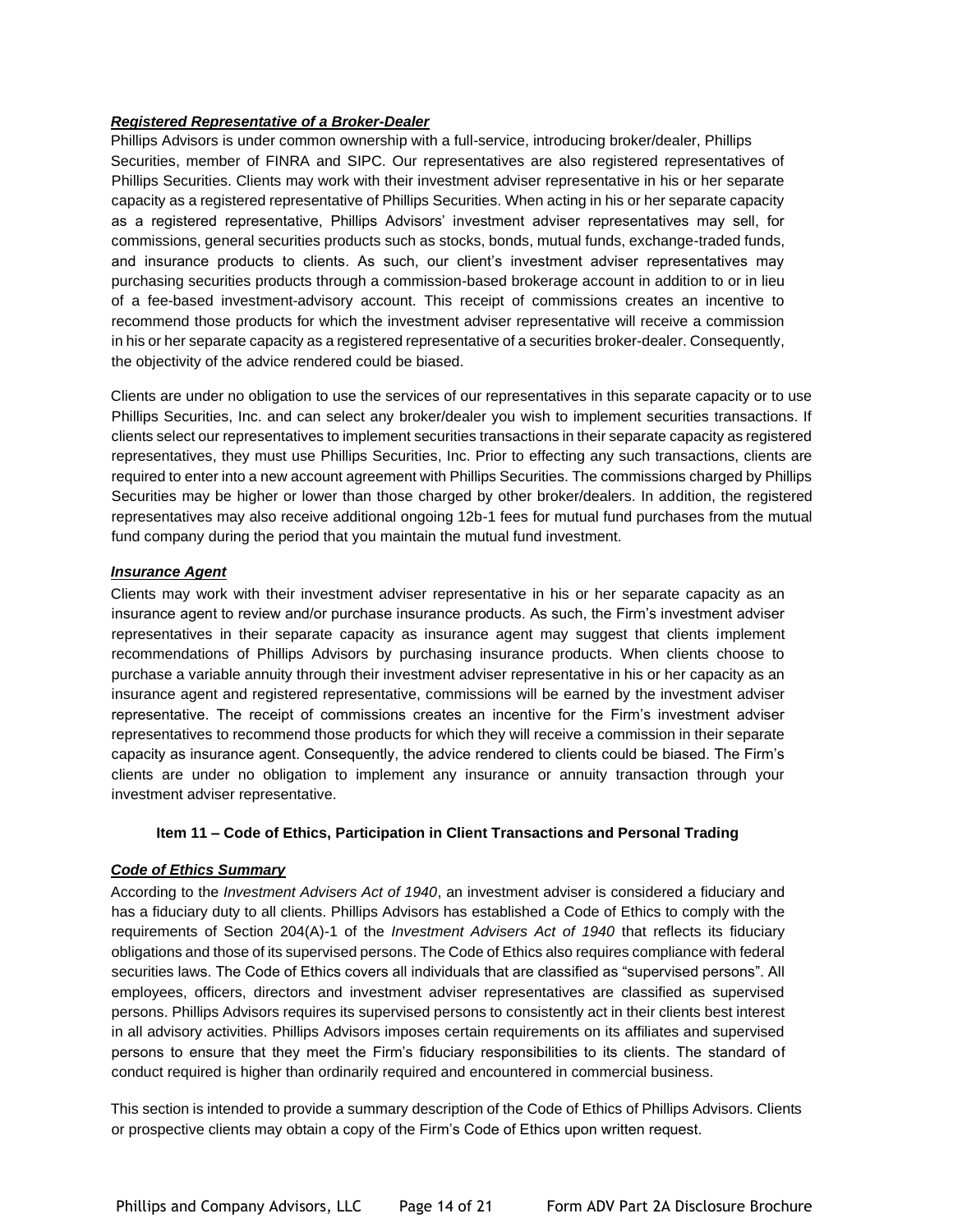## *Affiliate and Employee Personal Securities Transactions Disclosure*

Phillips Advisors or associated persons of the firm may buy or sell for their personal accounts, investment products identical to those recommended to clients. This creates a potential conflict of interest. It is the express policy of Phillips Advisors that all persons associated in any manner with our firm must place clients' interests ahead of their own when implementing personal investments. Phillips Advisors and its associated persons will not buy or sell securities for their personal account(s) where their decision is derived, in whole or in part, by information obtained as a result of employment or association with our firm unless the information is also available to the investing public upon reasonable inquiry.

To prevent conflicts of interest, we have developed written supervisory procedures that include personal investment and trading policies for our representatives, employees and their immediate family members (collectively, associated persons):

- Associated persons cannot prefer their own interests to that of the client.
- Associated persons cannot purchase or sell any security for their personal accounts prior to implementing transactions for client accounts.
- Associated persons cannot buy or sell securities for their personal accounts when those decisions are based on information obtained as a result of their employment, unless that information is also available to the investing public upon reasonable inquiry.
- Associated persons are prohibited from purchasing or selling securities of companies in which any client is deemed an "insider".
- Associated persons are discouraged from conducting frequent personal trading.
- Associated persons are generally prohibited from serving as board members of publicly traded companies unless an exception has been granted by the Phillips Advisors' Chief Compliance Officer.

Any associated person not observing our policies is subject to sanctions up to and including termination.

## **Item 12 – Brokerage Practices**

## *Arrangement with Phillips Securities and Pershing, LLC*

If clients wish to have our advisor representatives implement investment advice in their capacity as registered securities representatives for advisory accounts established prior to October 1, 2013, our affiliated broker-dealer, Phillips Securities, serves as the introducing broker-dealer. Our investment advisor representatives are also registered securities representatives of Phillips Securities and are required to use the services of Phillips Securities and Phillips Securities' approved clearing broker- dealer when acting in their capacity as registered representatives. All accounts established through Phillips Securities will be cleared and held at Pershing, LLC, which acts as the qualified custodian and clearing broker-dealer for these accounts.

Advisory accounts established on or after October 1, 2013 are primarily held directly at Pershing LLC through the Pershing Advisor Solutions (PAS) platform. This is an investment advisor platform and therefore our affiliated company, Phillips Securities, does **not** serve as an introducing broker/dealer or have any other involvement in the servicing of managed accounts. For advisory accounts opened prior to October 1, 2013, Phillips Securities has a wide range of approved securities products for which Phillips Securities performs due diligence prior to selection. Phillips Securities' registered representatives are required to adhere to these products when implementing securities transactions through Phillips Securities.

The requirement to use Phillips Securities is based on our decision that we can provide efficient and cost-effective services through our affiliated broker-dealer. However, the use of an affiliated broker-dealer is an inherent conflict of interest between Phillips Advisors and its clients because requiring our clients to use Phillips Securities as the broker-dealer allows Phillips Securities to retain brokerage revenue that would otherwise be retained by an unaffiliated broker-dealer. Clients should understand that not all investment advisors require the use of a particular broker/dealer or require the use of a broker/dealer that is affiliated with the investment advisor.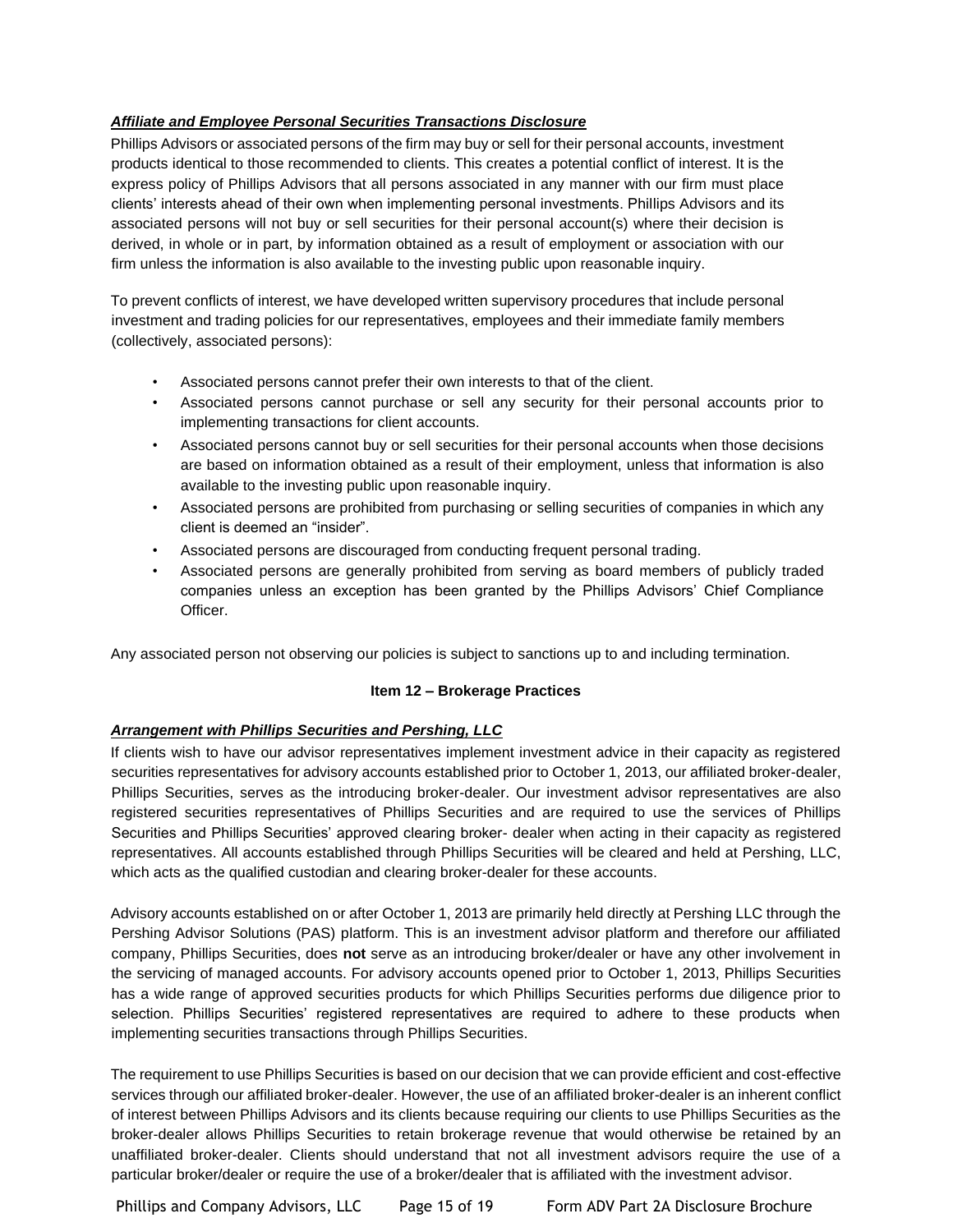The requirement to use Pershing, LLC ("Pershing") (which is not affiliated with Phillips Securities/Phillips Advisors) is based on the fact that Phillips Securities has established a clearing agreement with Pershing as its preferred clearing broker-dealer and qualified custodian. Because Phillips Advisors and Phillips Securities are under common ownership and have mutual executive officers and control persons, the decision to use Pershing was mutually determined by both Phillips Securities and Phillips Advisors. The decision to use Pershing is based on past experiences, minimizing brokerage expenses and other costs as well as offerings or services Pershing provides that Phillips Securities, Phillips Advisors or clients may require or find valuable. There are some investment advisors that permit the use of multiple broker-dealers and permit clients to select the broker-dealer. The Firm has considered the positive factors to this approach which include the ability to better negotiate brokerage costs such as transaction fees, the ability to better analyze speed of execution, and the ability to compare and negotiate services. However, we have determined that the use of one brokerage platform (Phillips Securities/Pershing) allows us to provide more streamlined operational and trading services. We consider the fact that allowing multiple brokerage arrangements would increase the need for additional internal staff and technology which may increase the overall fees charged to Phillips Advisors clients. By selecting one brokerage platform, Phillips Advisors is able to avoid additional compliance, recordkeeping, staffing, and technological costs that may be associated with implementing procedures designed to work with multiple brokerage platforms. Considering all factors in relation to our structure and capacities, we have concluded that requiring one brokerage platform (Phillips Securities/Pershing) is a better policy than permitting multiple brokerage arrangements including client directed brokerage arrangements. However, we do have the ability to provide advisory services for assets held with other custodians.

Phillips Advisors may not necessarily obtain the lowest possible commission and brokerage rates for client account transactions. Therefore, the overall services provided by both Phillips Securities and Pershing are evaluated to determine the level of best execution provided to clients. However, considering Phillips Advisors requires its clients to use the brokerage services of Phillips Securities and Pershing, Phillips Advisors may not be able to achieve the *most* favorable execution of client transactions and therefore our practice of requiring the use of Phillips Securities and Pershing may cost clients more money compared to advisory programs offered by other investment advisors.

While clients may be able to attain brokerage services with lower costs and expenses, clients should be aware of some of the qualitative factors Phillips Advisors considers for selecting Phillips Securities and Pershing as its required brokerage platform. These factors include, but are not necessarily limited to, being able to rely on the internal staff of Phillips Securities to provide operations, trading, and other services. g is able to provide numerous specialized service groups and personnel dedicated to servicing our accounts. Their back-office system generates exception reports designed to monitor all aspects of brokerage accounts, including trading, money movement, transfers, and client account data. Client paperwork is processed through a secure electronic workflow and storage system. Pershing's electronic trading platform provides a real-time order matching system, ability to "block" client trades, investment research tools, automated rebalancing, account balance and position information, and access to mutual fund families, many of which have no transaction fees. Clients may access their account information over the internet, including balances, transactions, positions, statements, confirmations, and tax documents. Advisory fees can be calculated on aggregated account balances and are debited directly from client accounts.

## *Pershing Advisor Solutions, LLC*

Pershing Advisor Solutions ("PAS") can best be described as an institutional registered investment adviser (RIA) platform. An institutional RIA platform allows a client to grant Phillips Advisors limited power of attorney to have trading authority over the client's account held by the broker/dealer, in this case Pershing, LLC. Phillips Advisors is independently owned and operated and not affiliated with Pershing, LLC or PAS.

Phillips Advisors' decision to use PAS is based on numerous factors. Institutional trading and custody services are typically not available to the same providers' retail investors. Institutional services generally are available to investment advisers on an unsolicited basis at no charge to them. Institutional services include brokerage,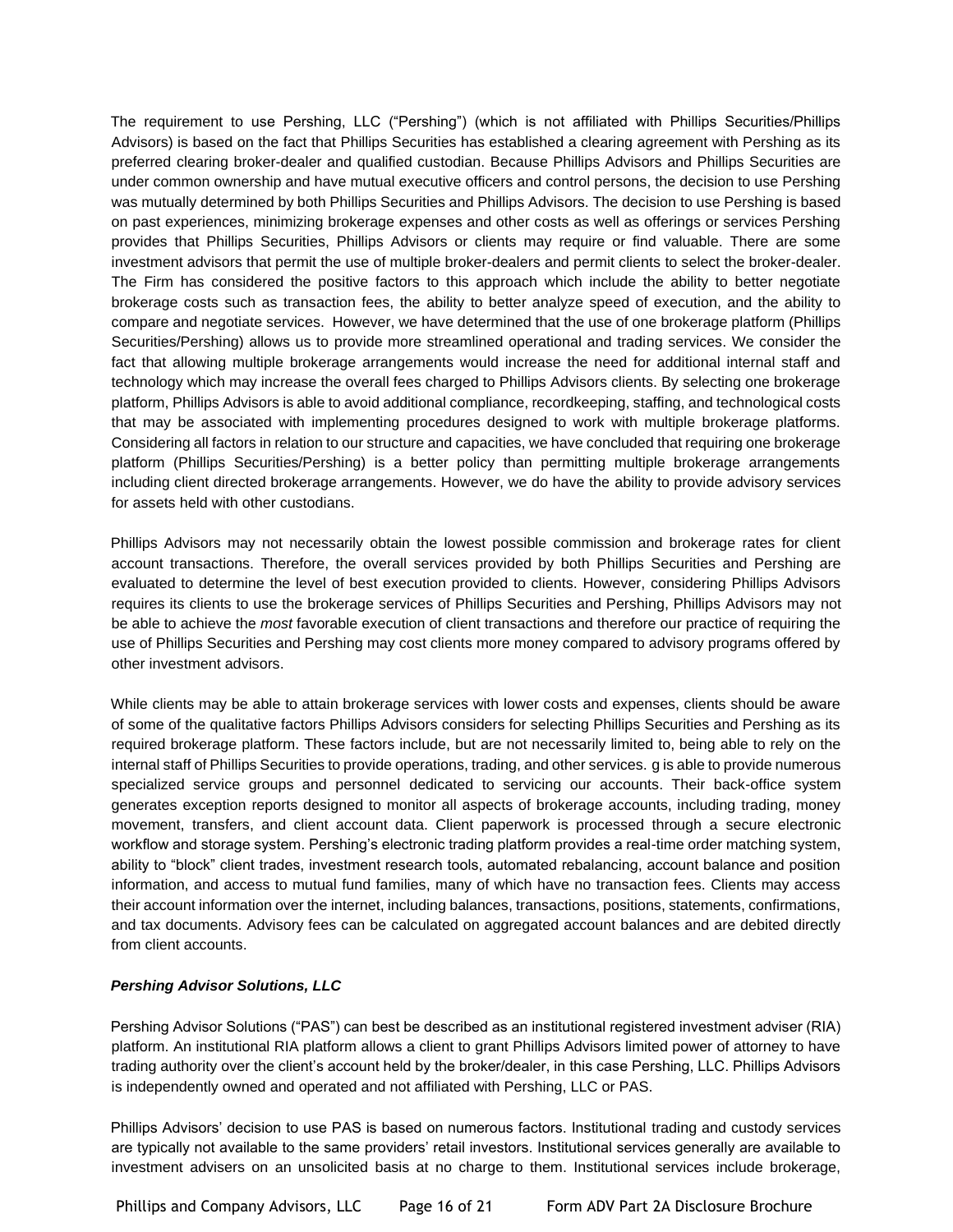custody, research and access to mutual funds and other investments that are otherwise generally available only to institutional investors or would require a significantly higher minimum initial investment.

Phillips Securities, does not serve as an introducing broker/dealer or have any other involvement in the servicing of these managed accounts. Clients may speak with their investment advisor representative at Phillips Advisors regarding any differences between the two brokers as it may affect their account.

For client accounts maintained at PAS, PAS does not charge separately for custody but is compensated by account holders through commissions or other transaction-related fees for securities trades that are executed through or that settle into platform accounts. When evaluating institutional RIA platforms, Phillips Advisors considers other products and services that assist Phillips Advisors in managing and administering clients' accounts. While these products and services benefit Phillips Advisors and its advisor representatives, they may not necessarily benefit every Phillips Advisors client. Services and products that Phillips Advisors actively considers and evaluates include software and other technology that provide access to client account data (such as trade confirmation and account statements); facilitate trade execution (and allocation of aggregated trade orders for multiple client accounts); provide research, pricing information and other market data; facilitate payment of Phillips Advisors' fees from its clients' accounts; and assist with back-office functions; recordkeeping and client reporting.

Many of these services generally may be used to service all or a substantial number of Phillips Advisors accounts, including accounts not maintained on the institutional RIA platform that provides the services. Phillips Advisors will also evaluate services available that are intended to help Phillips Advisors and its advisor representatives manage and further develop its business enterprise. These services may include consulting, publications and conferences on practice management, information technology, business succession, regulatory compliance and marketing. In addition, institutional RIA platforms may make available, arrange and/or pay for these types of services rendered to Phillips Advisors and its advisor representatives by an independent third party providing these services to Phillips Advisors. While as a fiduciary, Phillips Advisors endeavors to act in its clients' best interests, Phillips Advisors recommendations or requirements that clients maintain their assets in accounts at a particular institutional RIA platform like PAS may be based in part on the benefit to Phillips Advisors of the availability of some of the foregoing products and services and not solely on the nature, cost or quality of custody and brokerage services provided by the institutional RIA platform, which may create a potential conflict of interest.

## *Aggregation of Client Orders*

For Investor Advantage and Lockwood accounts, transactions implemented are generally traded on an aggregated basis. This means the same securities for several clients are purchased or sold at approximately the same time. This process is also referred to as batch trading or block trading. When trades are aggregated, the allocation of securities among client accounts will be done on a fair and equitable basis. Typically, the process of aggregating client orders is done in order to achieve better execution, to negotiate more favorable commission rates or to allocate orders among clients on a more equitable basis in order to avoid differences in prices and transaction fees or other transaction costs that might be obtained when orders are placed independently. Under this procedure, transactions will be averaged as to price and will be allocated among Phillips Advisors clients in proportion to the purchase and sale orders placed for each client account on any given day. When it is determined to aggregate client orders for the purchase or sale of securities, including securities in which an associated person of Phillips Advisors may invest, orders are processed in accordance with the parameters set forth in the SEC No-Action Letter, *SMC Capital, Inc*. It should be noted, Phillips Advisors does not receive any additional compensation or remuneration as a result of aggregation.

For our Advisor Directed Management Accounts, our trading policy is to implement all client orders on an individual basis. Therefore, we do not aggregate or "block" client transactions in Concentrated Management accounts. Considering the types of investments we hold in those client accounts, we do not believe clients are hindered in any way because we trade accounts individually. This is because we develop individualized investment strategies for clients and holdings will vary. Further, the investments we are responsible for trading in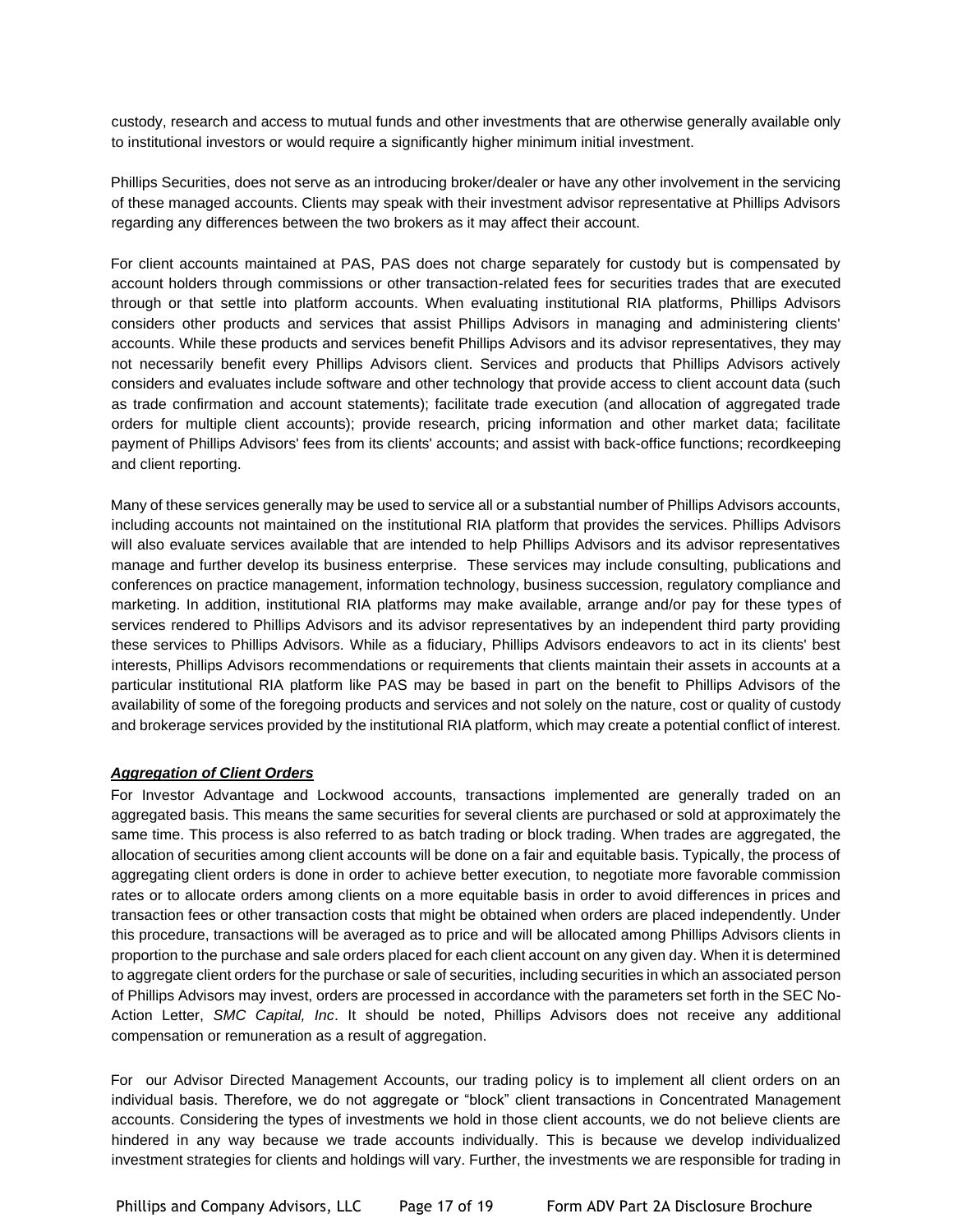client accounts are typically limited to broadly traded positions and minor differences in price execution are not material to our overall investment strategy.

## *Trade Error Policy*

Phillips has implemented procedures designed to prevent trade errors; however, trade errors in client accounts cannot always be avoided. It is the policy of Phillips Advisors to correct trade errors in a manner that is in the best interest of the client. In cases where the client causes the trade error, the client will be responsible for any loss resulting from the correction but will not receive any gains generated as a result of the error correction. In all situations where the client does not cause the trade error, the client will be made whole and any loss resulting from the trade error will be absorbed by Phillips Advisors. However, Phillips Advisors will maintain gains that may result from correcting a trade error and in some instances may use such gains to offset overall losses Phillips Advisors incurs from trading errors.

## **Item 13 – Review of Accounts**

## *Account Reviews and Reviewers*

Account reviews are made on a regular basis during a calendar year. Account reviews will include investment strategies and investment objectives. Adjustments to strategies are made if client objectives have changed.

The Firm's investment advisor representatives are primarily responsible for conducting reviews of their client accounts. For client accounts managed through the Lockwood Program, Lockwood is responsible for reviewing the account and the client's investment advisor representative also performs reviews.

## *Statements and Reports*

For our asset management services, clients are provided with transaction confirmation notices and regular quarterly account statements directly from the qualified custodian. Additionally, Phillips Advisors may provide position or performance reports to clients on a quarterly basis and upon request.

Clients are encouraged to always compare any reports or statements provided by Phillips Advisors, a sub-adviser or third-party money manager against the account statements delivered from the qualified custodian. Clients should contact our Firm or the qualified custodian with any questions about their account statement.

## **Item 14 – Client Referrals and Other Compensation**

Phillips Advisors does not directly or indirectly compensate any person for client referrals.

The only compensation received from advisory services is the fees charged for providing investment advisory services as described in *Item 5* of this Brochure. Phillips Advisors receives no other forms of compensation in connection with providing investment advice. Please see Item 5, Fees and Compensation, Item 10, Other Financial Industry Activities and Affiliations and Item 12, Brokerage Practices, for additional discussion concerning other compensation.

We may from time to time receive expense reimbursement for travel and/or marketing expenses from distributors of investment and/or insurance products. Travel expense reimbursements are typically a result of attendance at due diligence and/or investment training events hosted by product sponsors. Marketing expense reimbursements are typically the result of informal expense sharing arrangements in which product sponsors may underwrite costs incurred for marketing such as client appreciation events, advertising, publishing, and seminar expenses. Although receipt of these travel and marketing expense reimbursements are not predicated upon specific sales quotas, the product sponsor reimbursements are typically made by those sponsors for which sales have been made or for which it is anticipated sales will be made. This creates a conflict of interest in that there is a potential incentive to recommend certain products and investments based on the receipt of this compensation instead of what is in the best interest of our clients. We attempt to control for this conflict by always basing investment decisions on the individual needs of our clients.